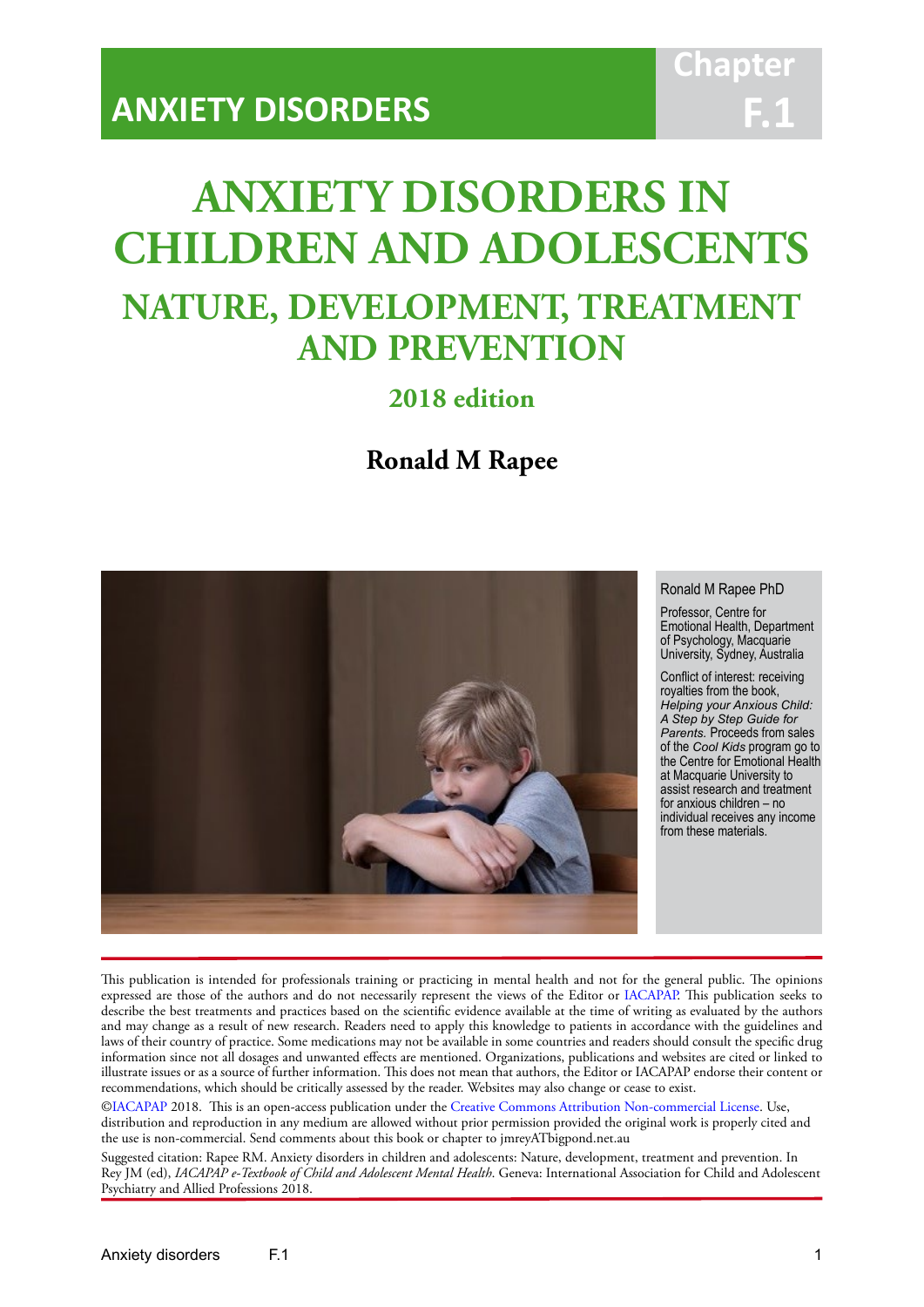I<br>Nev t was not very many years ago that anxiety disorders in children were thought to be relatively rare and low impact conditions. As a result, our empirical knowledge about child anxiety is less extensive than it is for the adult conditions. Nevertheless, the past 15 to 20 years have seen a dramatic increase in the number of studies examining child anxiety and we are now building a good understanding of the nature, development and treatment of these disorders. Even more recently, interest has started to focus on possible prevention of anxiety. Given the overlap between anxiety and depression as well as the continuity from childhood into adulthood, this work has far-reaching implications for prevention of internalising difficulties across the lifespan.

Compared with research in the adult realm that tends to split disorders very specifically, within the child and adolescent fields, there is a more common tendency to examine anxiety relatively broadly and, in many cases, to examine internalising disorders as a whole. Therefore, in the current chapter, I will write about anxiety disorders very broadly and consider factors relevant to all the anxiety disorders as a group. This is especially the case for therapy, where most empirically supported psychological treatment packages have tended to include children across the range of anxiety disorders. Given that other chapters in this book focus on obsessive compulsive disorder, post-traumatic reactions and separation anxiety, I will focus, where possible, more directly on the remaining disorders – generalised anxiety, social anxiety and specific phobias. In fact, since publication of the DSM-5, obsessive compulsive disorder and post-traumatic stress disorder are no longer included with the anxiety disorders, even though they share many characteristics, risk factors, and treatments. To reduce repetition, I will generally use the terms child anxiety or childhood anxiety to refer to anxiety in both children and adolescents, unless specific age distinctions are necessary.

## **DESCRIPTION AND DIAGNOSIS**

The core feature of anxiety disorders is *avoidance*. In most cases this includes overt avoidance of specific situations, places, or stimuli, but it may also involve more subtle forms of avoidance such as hesitancy, uncertainty, withdrawal, or ritualised actions. These behaviours are relatively consistent across disorders and the key difference between specific disorders is the trigger for this avoidance. The avoidance is generally accompanied by affective components of fearfulness, distress or shyness. Some children, however, especially younger ones, may have difficulty verbalising these emotions. Anxiousness occurs due to an expectation that some dangerous or negative event is about to occur – in other words, an expectation of threat. Therefore, in identifying the anxious child, it is crucial to determine that the avoidance occurs due to an expectation of some form of threat. For example, two children may say that they do not want to go to school. In one case this appears to be due to the fact that they are having more fun going to the shops with their friends; in the second case it appears to be due to a belief that other children are making fun of the child. Even though both may superficially seem to be avoiding school, the former case would not reflect anxiety since the behaviour is not motivated by a perceived threat. All of the anxiety disorders will involve an *anticipation of threat*, which may take the form of worry, rumination, anxious anticipation, or negative thoughts. The key differences between disorders lie in the content of these beliefs, as will be described below. In addition to the described beliefs, behaviours, and emotions, anxious children will often report a range of associated *physical complaints reflecting heightened arousal*; however, these are rarely specific to a given disorder and hence are rarely diagnostic. Physical symptoms that are common among anxious children include headaches, stomach aches, nausea, vomiting, diarrhoea, and muscle tension. In addition, it is common for many anxious children, especially those that worry considerably, to have difficulty with sleep.

#### **Internalising disorders**

As opposed to "externalising" or "undercontrolled" disorders" – such as conduct disorder, in which children tend to externalize or act out inner conflict or emotions, e.g., through aggression – internalizing disorders reflect problems within the self, such as fears, worrying and unhappiness, traditionally subsumed under the rubric of "neuroses", "overcontrolled" or "overinhibited" problems. Children with internalising disorders tend to deal with problems and emotional conflict internally rather than acting them out. Internalizing disorders usually cause more distress to the child than to those around them, the opposite of what happens with externalizing disorders.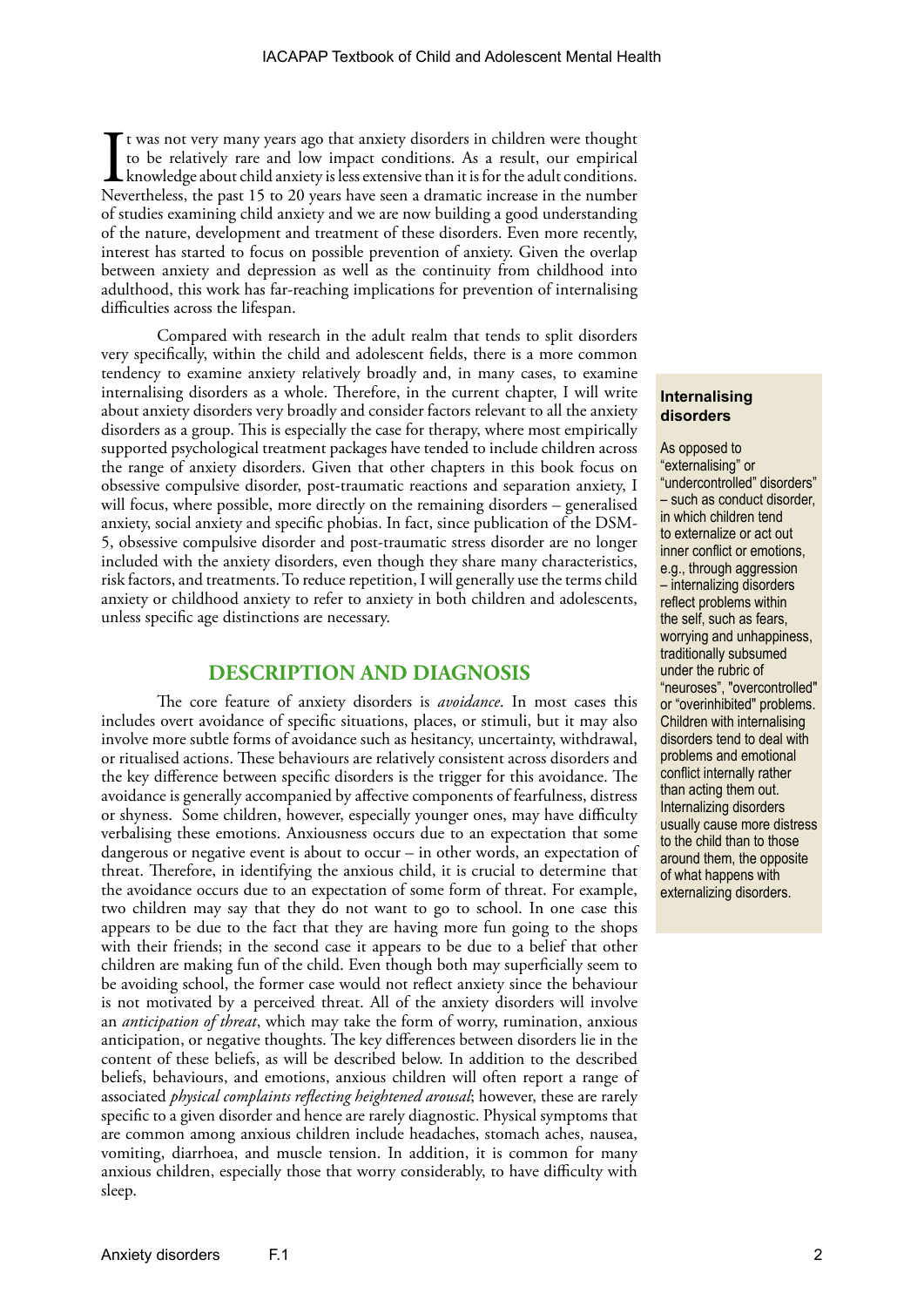| Table F.1.1 Core and associated features of the various anxiety disorders. |                                                                                                                                                                                                                                         |                                                                                                                                                                                                                                                                                                                                                                                                                                                                                                                                                                                                                           |  |
|----------------------------------------------------------------------------|-----------------------------------------------------------------------------------------------------------------------------------------------------------------------------------------------------------------------------------------|---------------------------------------------------------------------------------------------------------------------------------------------------------------------------------------------------------------------------------------------------------------------------------------------------------------------------------------------------------------------------------------------------------------------------------------------------------------------------------------------------------------------------------------------------------------------------------------------------------------------------|--|
| <b>DISORDER</b>                                                            | <b>CORE FEATURES</b>                                                                                                                                                                                                                    | <b>ASSOCIATED FEATURES</b>                                                                                                                                                                                                                                                                                                                                                                                                                                                                                                                                                                                                |  |
| <b>Separation</b><br>anxiety<br>disorder                                   | Fear or concern that<br>something bad will happen<br>to the child or attachment<br>figure (commonly a parent)<br>when they are separated.<br>As a result of this belief, the<br>child avoids separation from<br>the attachment figure.  | Dreams or nightmares about separation<br>Refusal to face situations that involve separation, including<br>sleeping away from home, going to school, visiting friends or<br>relatives, staying at home alone or with child minders<br>Worry about the consequences of separation including fears of<br>being kidnapped or injured or of the attachment figure being hurt,<br>or killed while apart<br>Physical symptoms when separation is anticipated including,<br>$\bullet$<br>vomiting, diarrhoea, and stomach aches                                                                                                   |  |
| <b>Generalised</b><br>anxiety<br>disorder                                  | A tendency to worry about<br>a wide range of negative<br>possibilities, that something<br>bad will happen                                                                                                                               | Repeated and extensive worry about several areas such as family<br>finances, friendships, schoolwork, sports performance, self and<br>family health, and minor, daily issues.<br>Tendency to repeatedly seek reassurance from parents or others<br>٠<br>about fears.<br>Avoidance of novelty, negative news, uncertain situations, and<br>making mistakes.<br>Physical symptoms, sleeplessness and irritability when worried.                                                                                                                                                                                             |  |
| Social phobia                                                              | Fear and avoidance of<br>social interactions or social<br>performance due to a belief<br>that others will negatively<br>evaluate the child                                                                                              | Avoidance of a range of social activities or situations including,<br>$\bullet$<br>speaking or performing in front of others, meeting new children,<br>talking to authority figures such as teachers, being the centre of<br>attention in any way, and for teenagers, fears of dating<br>Worries about negative evaluation from others including that<br>$\bullet$<br>others will think they are unattractive, stupid, unpleasant, overly<br>confident, or odd<br>A limited number of friends and difficulty making new friends<br>$\bullet$<br>High levels of self-consciousness or self-focussed attention<br>$\bullet$ |  |
| <b>Specific</b><br>phobias                                                 | The core feature of specific<br>phobias involves fear and<br>avoidance in response to<br>a range of specific cues,<br>situations, or objects. There<br>is a common belief that the<br>object or situation will lead<br>to personal harm | Some common fears in children include:<br>Animals such as dogs or birds<br>Insects or spiders<br>The dark<br>Loud noises and especially storms<br>Clowns, masks, or unusual looking people<br>Blood, illness, injections                                                                                                                                                                                                                                                                                                                                                                                                  |  |
|                                                                            | Panic Disorder and agoraphobia*                                                                                                                                                                                                         |                                                                                                                                                                                                                                                                                                                                                                                                                                                                                                                                                                                                                           |  |
| Panic<br><b>Disorder</b>                                                   | Experience and fear of<br>unexpected panic attacks,<br>commonly involving several<br>somatic symptoms and<br>fears of dying or going<br>crazy.                                                                                          | Several somatic symptoms that usually peak relatively quickly and<br>$\bullet$<br>last for a specific period<br>Symptoms commonly include palpitations, breathlessness,<br>$\bullet$<br>dizziness, trembling, and chest pain<br>At least some attacks occur unexpectedly or "out of the blue"<br>$\bullet$                                                                                                                                                                                                                                                                                                                |  |
| Agoraphobia                                                                | Agoraphobia involves<br>an additional fear and<br>avoidance of several<br>"agoraphobic" situations,<br>commonly due to a fear of<br>experiencing a panic attack<br>in those situations.                                                 | Avoidance of situations due to fear of symptoms or their<br>$\bullet$<br>consequences<br>Common agoraphobic situations include places from which quick<br>escape is difficult such as public transport, enclosed spaces,<br>cinemas, hairdressers, or heavy traffic.<br>There is a common reliance on specific safety cues, commonly a<br>$\bullet$<br>safe attachment figure.                                                                                                                                                                                                                                            |  |
|                                                                            |                                                                                                                                                                                                                                         | Both panic disorder and agoraphobia have their mean age of onset in early adulthood and hence are rare in childhood. Only<br>occasional cases occur prior to 15 years and small numbers will begin to present from 15 to 18 years.                                                                                                                                                                                                                                                                                                                                                                                        |  |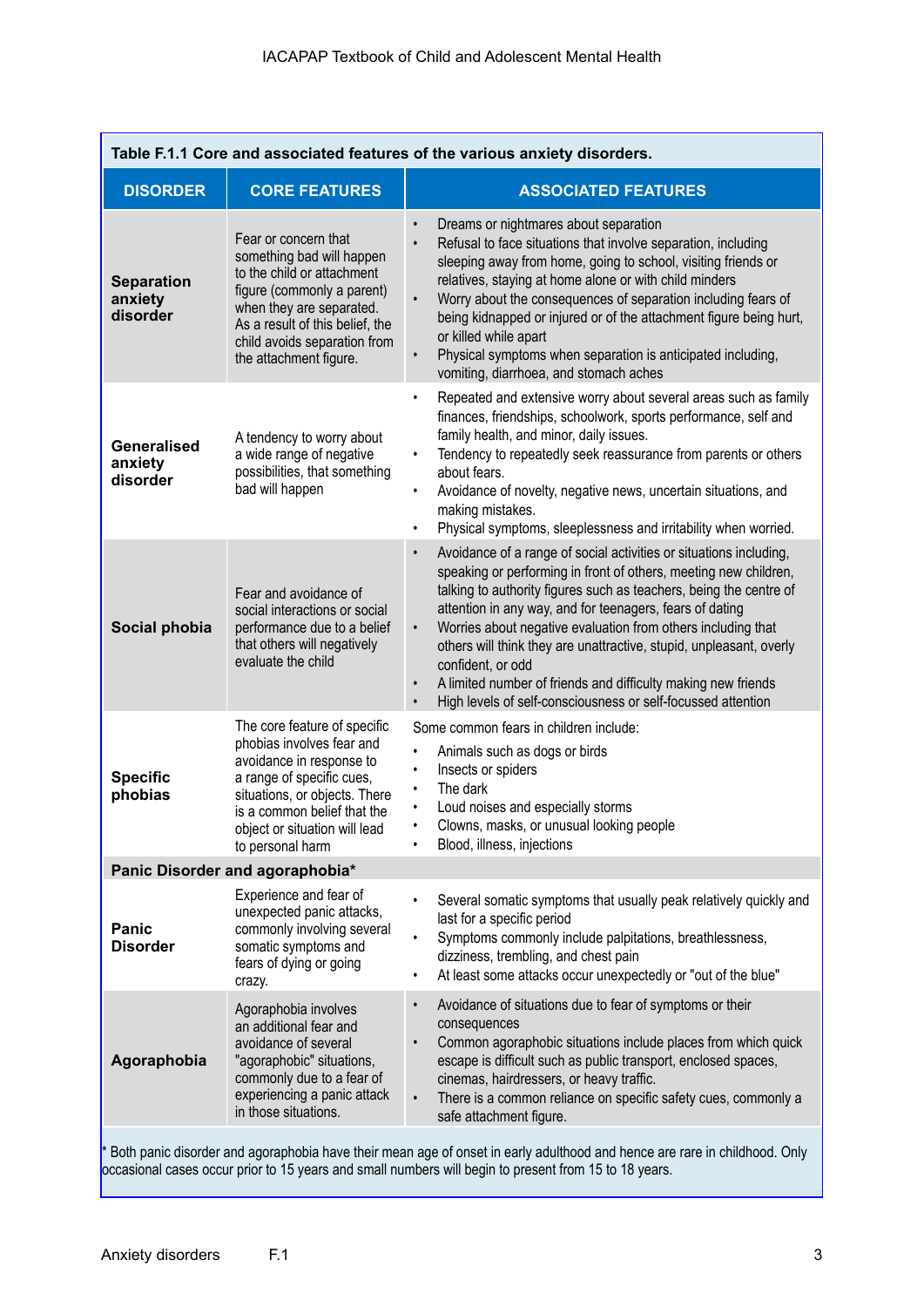As mentioned, the key differences between specific anxiety disorders involve the particular triggers for the anxiousness, the situations that are avoided, and the content of the beliefs, as shown in Table F.1.1. Separation anxiety is described in detail in Chapter F.2.

#### **Anxiety-related disorders**

As mentioned, two disorders that were previously incorporated among the anxiety disorders are no longer included under this rubric in the latest version of the DSM. They are covered in their own chapters and hence will be addressed only briefly here. Children with *obsessive compulsive disorder* (OCD) report repetitive and intrusive thoughts, images or urges, often accompanied by repeated characteristic actions or behaviours with the goal of reducing anxiety. The mental components commonly focus on some expected threat or danger (hence the overlap with anxiety disorders), although sufferers from some forms of OCD may fail to report threat expectations and may focus more on a sense of disgust and a belief that certain actions simply "feel right". When a threat expectation does exist, the corresponding rituals are generally aimed at preventing or undoing the expected danger. In children, the picture is complicated by the fact that many children, especially younger ones, are unable to clearly describe their beliefs and motivations. Among children, the most common rituals involve washing (and fears of contamination) and checking or ordering (and fears of catastrophe) if certain actions are not adequately performed.

*Post-traumatic stress disorder* involves a constellation of symptoms of heightened arousal (e.g., jumpiness), intrusions (e.g., distress on reminders of the trauma), detachment (e.g., trouble remembering aspects of the trauma, numbness and flatness), and avoidance that occur following a severe (life threatening) event. Although, sadly, many children in our world experience life threatening events, post-traumatic stress disorder is relatively infrequent in childhood (Rapee et al, 2009). Some authors have argued that this is because the criteria are not sensitive to the presentation among children, while others suggest that it may reflect the reduced sense of past and future in children's cognitive development. Posttraumatic stress disorder is discussed in detail in Chapter F.4.

#### **School refusal**

Although school refusal is not a formal diagnosis in either the DSM or ICD, a brief mention is warranted here due to its common discussion in various circles. There is little doubt that many children do not wish to attend school and in a small percentage of cases they may not attend for lengthy periods. This is often referred to as school refusal. School refusal is not an anxiety disorder and may be motivated by many factors aside from anxiety, but when it occurs, anxiety is a common underlying element. However, anxiety alone is not a sufficient explanation. School refusal involves both a motivation from the child to not attend school (sometimes due to anxiety) combined with a social and, usually, parental acquiescence to this demand. Naturally, this latter component will vary between societies depending on the laws for school attendance, social norms, and parental needs (such as extreme poverty). However, where laws and norms provide an expectation for school attendance (these days in most countries), school refusal commonly involves some difficulty within the family or at least one parent. For example, in some cases school nonattendance is partly encouraged by a parent who may wish the child to help with their own needs (e.g., a physical or mental disability) or the parent/child relationship may become pathological due to severe marital difficulties, and so on. In other words, chronic school refusal may reflect a variety of anxiety (or other) difficulties within the child (e.g., fear of the school work, separation anxiety, social fears, bullying, etc) combined with parental or family difficulties and in some cases with social support for nonattendance (see Chapter F.2 for further discussion).

#### **Social anxiety**

It should be noted that socially anxious children are not necessarily poor in social skills. They are commonly ignored or neglected rather than rejected. However, as a result of their anxiety, they may sometimes act in a socially awkward manner and may perform poorly in social situations. For example, they may not speak very much or may talk very quietly, they may show poor eye contact, or talk in a hesitant and uncertain manner.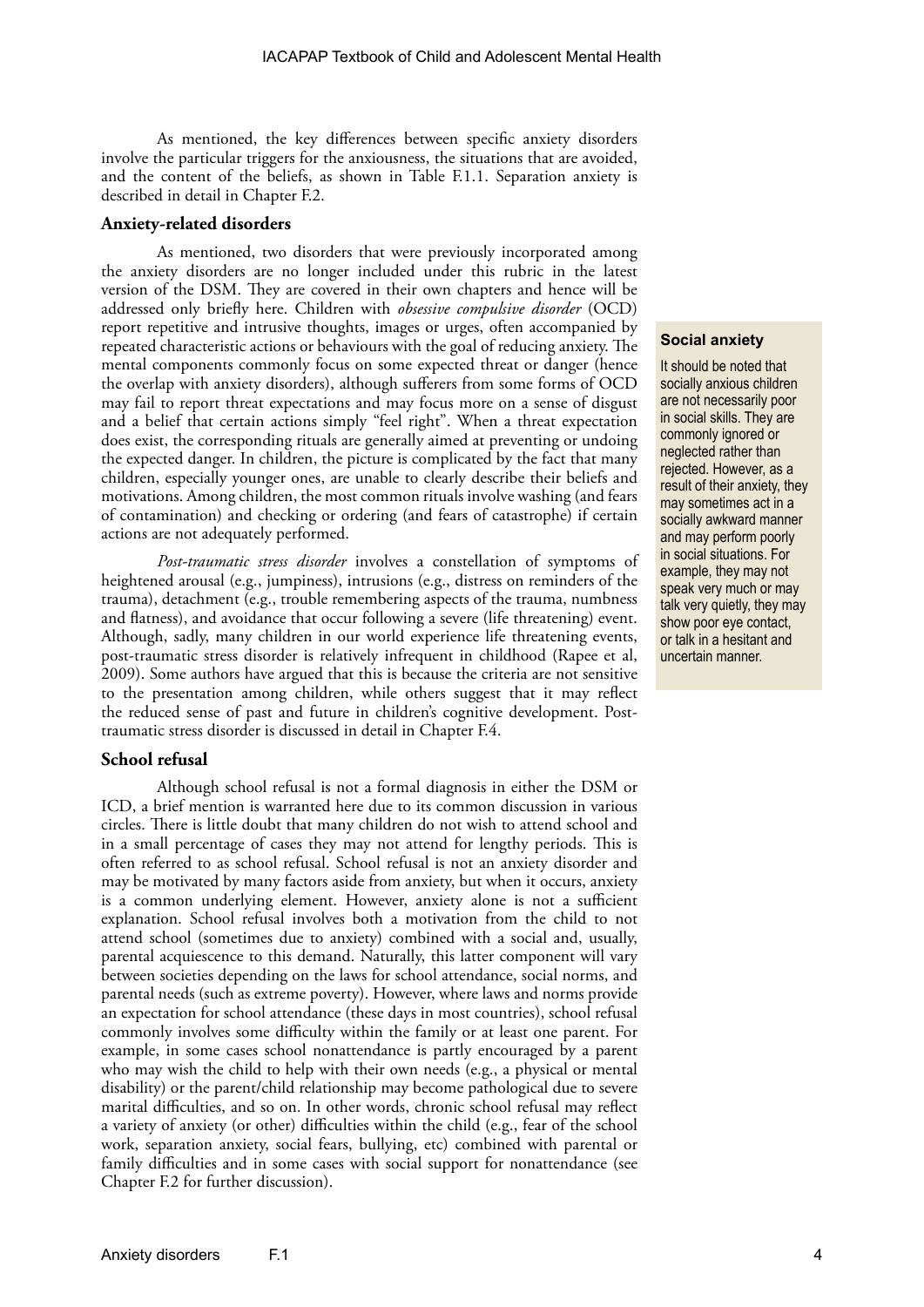#### **Comorbidity**

As mentioned earlier, it is common for discussions of childhood anxiety to focus broadly across anxiety (and sometimes related disorders) rather than focussing on only a single disorder. One of the main reasons for this is the strong overlap between the various anxiety disorders and between anxiety and other internalising disorders, especially depression. Clinically anxious children rarely meet criteria for only one disorder. Within treatment-seeking populations, around 80% to 90% meet criteria for more than one mental disorder. The majority, up to 75%, meet criteria for more than one anxiety disorder. A further 10% to 30% also meet criteria for an additional mood disorder. Age differences are apparent here – around 30% of treatment-seeking adolescents meet criteria for an additional mood disorder while only around 10% to15% of younger anxious children do so. About 25% of younger treatment-seeking anxious children will also meet criteria for an additional behavioural disorder. Similar figures are found in populationbased samples, although the proportion of children with a single anxiety disorder is slightly higher. Nevertheless, even in population-based samples, children with anxiety disorders are highly likely to have additional anxiety, mood, and behavioural disorders. Interestingly, anxious children do not appear to be at greater risk for substance abuse, most likely reflecting the fact that these children generally obey rules and do not take risks. However, an overlap between anxiety disorders and alcohol abuse begins to appear from late adolescence or early adulthood (Costello et al, 2003).

## **EPIDEMIOLOGY**

#### **Prevalence**

Prevalence estimates of child anxiety have been somewhat variable across countries and studies due to many factors including variations in criteria, assessment instruments and sampling. Overall, around 5% of children and adolescents meet criteria for an anxiety disorder during a given period of time in Western populations (Rapee et al, 2009). There is little data available from other cultures, but one study from Puerto Rico has shown similar rates (Canino et al, 2004). In most studies prevalence is highest for specific phobias and moderate for separation anxiety, generalised anxiety and social phobia.

#### **Gender distribution**

Anxiety disorders are more common in females than males in the general population. Most population studies estimate around 1.5-2 times as many females compared to males for most anxiety disorders. There is some evidence that this gender difference appears very early – as young as 5 years of age. In contrast, distributions within treatment-seeking samples in Western societies are more equal and even include slightly more males, possibly reflecting a social pressure for males not to experience anxiety.

#### **Age of onset**

Anxiety disorders are among some of the earliest disorders to appear and most commonly begin by middle childhood to mid adolescence. As will be discussed later, it is common for anxiety disorders to occur within a context of temperamental inhibition (see below) and fearfulness. Hence it is often difficult to determine exactly when the actual anxiety disorder first begins and, to some extent, anxious children can often be said to be anxious from birth. Estimates also differ depending on whether they are determined from pre-adult populations or from retrospective reports from adults. Estimates of average age of onset (these are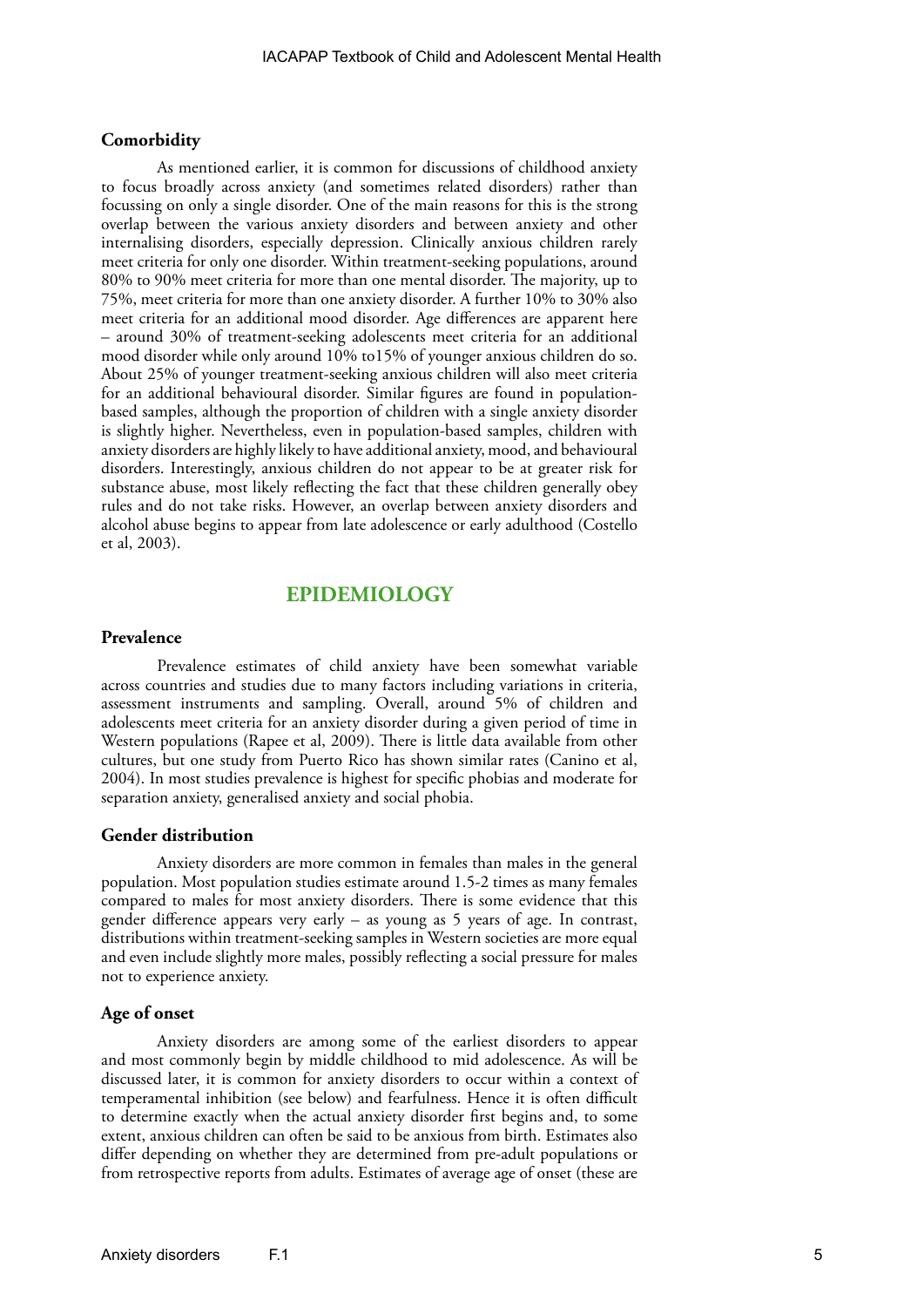averages, disorder can start earlier in individual cases) for the different disorders are as follows:

- Animal phobias early childhood (around 6-7 years)
- Separation anxiety disorder early to mid-childhood (around 7-8 years)
- Social anxiety disorder early adolescence (around 11-13 years)
- Generalised anxiety disorder widely varying estimates from mid adolescence to adulthood
- Panic disorder early adulthood (around 20-24 years).

#### **Course**

Anxiety disorders are among the most stable forms of psychopathology and show relatively little spontaneous remission. Anxious children are also at increased risk of developing other disorders during adolescence and into adulthood. Longitudinal research has shown that anxious children are at greater risk for anxiety, mood and externalising disorders in adolescence and for anxiety, mood, and substance use disorders as well as suicide in adulthood (Beesdo-Baum & Knappe, 2012; Bittner et al, 2007).

### **Other demographic features**

Interestingly, anxiety in childhood is characterised by very few demographic risk factors. There is some evidence that low socioeconomic status might provide some risk for anxiety but the data are mixed and the degree of risk is small. Similarly, some research has hinted that socially anxious children in particular are more likely to be first born but other research has failed to support this finding. Most other demographic characteristics fail to predict anxiety (aside from gender, described earlier). Hence anxious children are not characterised by a given family size, parental marital status, educational attainment or intelligence (Rapee et al, 2009).

## **ASSESSMENT**

Clinical evaluation generally includes a combination of questionnaires, diagnostic interview and behavioural observation. However, in most clinical settings, a diagnostic interview and a small number of questionnaires will be most appropriate.

#### **Diagnostic interview**

Several structured diagnostic interviews exist to assist in determining either DSM or ICD criteria for childhood disorders including anxiety. Most interviews include a large number of questions aimed to tap each of the relevant diagnostic criteria and generally differ in their degree of structure. Some widely used instruments include:

- *• [Kiddie Schedule for Affective Disorders and Schizophrenia](https://www.kennedykrieger.org/sites/default/files/community_files/ksads-dsm-5-screener.pdf)* (K-SADS)
- *• [Development and Wellbeing Assessment](http://www.dawba.com/)* (DAWBA)
- *• [Diagnostic Interview Schedule for Children](http://www.cdc.gov/nchs/data/nhanes/limited_access/interviewer_manual.pdf) (DISC).*

If the interest is in anxiety more specifically, then the *Anxiety Disorders Interview Schedule for Children* (ADIS-C) (Silverman & Albano, 1996) has a primary focus on these disorders. For very young children, the *[Preschool Age](http://devepi.duhs.duke.edu/pubs/papachapter.pdf)  [Psychiatric Assessment](http://devepi.duhs.duke.edu/pubs/papachapter.pdf)* (PAPA) is a useful instrument (Egger et al, 2006). Most structured interviews involve separate interviews with the parents and the child (at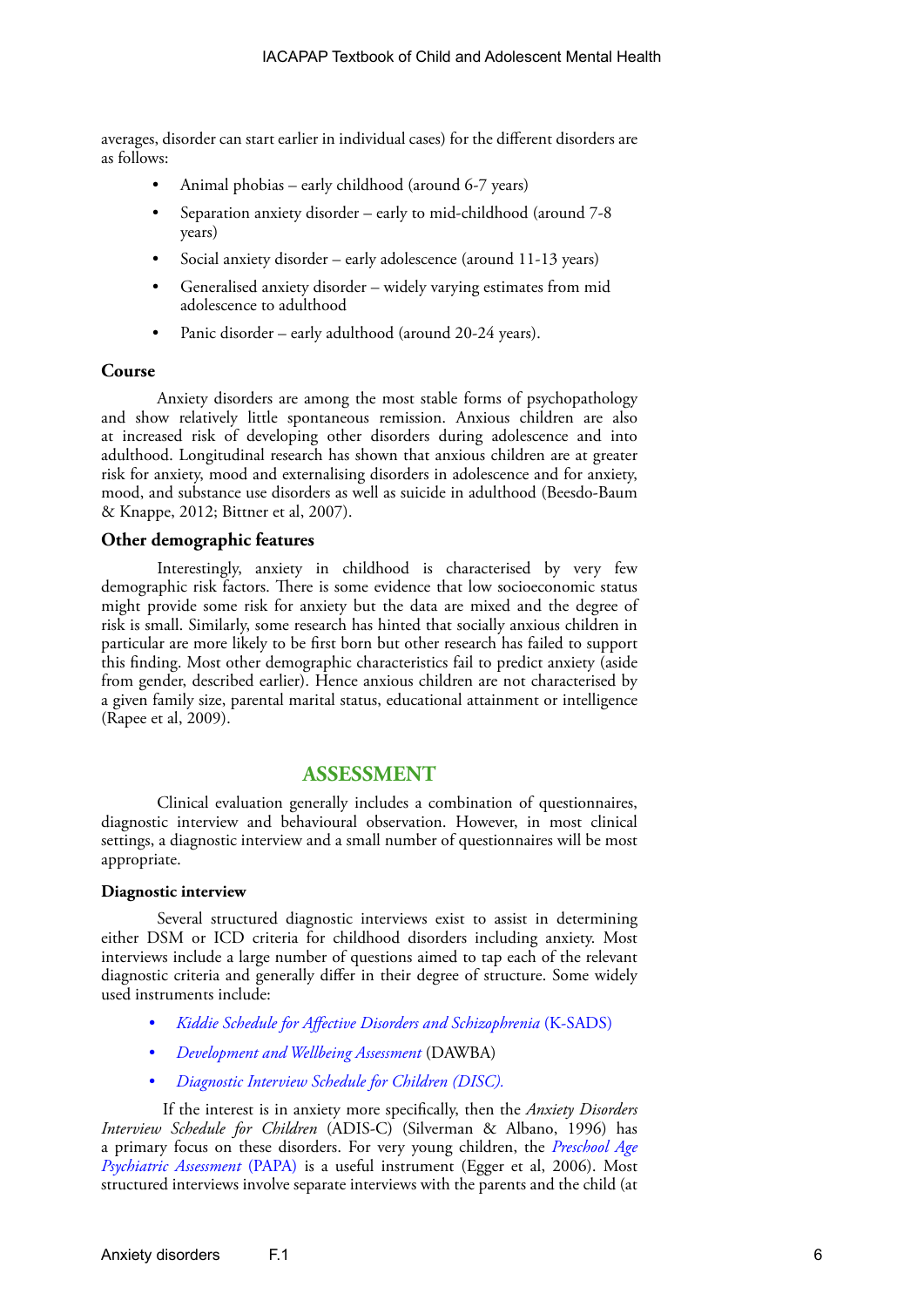least once the child is 8 years old or so) and the clinician is then faced with the task of combining the information in some way.

Like most disorders of childhood, information from parents and children about anxiety disorders commonly contains several discordant aspects. Clinical judgement and experience needs to be applied to determine which information is more heavily weighted and how best to combine the information (see Chapter A.3 for a detailed discussion of this issue). Anxious children are often thought to "fake good" (Kendall & Chansky, 1991) – in other words, to deny feeling anxious or to provide answers that they think are socially acceptable. However, many parents are also anxious (discussed below) and in some cases will exaggerate the child's difficulties due to their own distress. Hence, the interviewer needs to obtain sufficient detail to allow a judgement about which is the most accurate report and which aspects of the information may be inaccurate.

Clinically, distinguishing between specific disorders can be difficult. As described above, it is important to determine the basic motivation behind particular behaviours in order to identify the relevant diagnosis. For example, young children who have a tantrum when their parents plan to go out may be doing so due to the attention and benefits they receive, or to a fear of some negative occurrence following separation. Clinically, once all behaviours, motivations, and diagnostic criteria have been assessed and it has been determined that a child meets criteria for two (or more) clearly distinct disorders, it is generally useful to determine which of the disorders is *principal* (also referred to as *primary*). Most authors conceptualise the *principal disorder* as the one that produces the greatest impact and interference in the child's life. Hence this disorder is usually the initial focus in therapy. Most empirical evaluations of treatments for child anxiety are based on children who meet criteria for anxiety disorders as their principal disorder. In some cases, however, it may be more important to determine which disorder appears to be the *underlying* or *causal* problem. For example, a child suffering depression, loneliness and victimisation because of their social anxiety may respond best if the social anxiety is treated first, regardless of whether it is the primary condition. In some cases, a particular problem may be expected to interfere with treatment response and may therefore require initial attention, even if it is not the principal disorder. For example, a child whose anxiety appears to be most interfering but whose additional depression results in low motivation may need treatment of the depression and motivation before they will be able to engage in treatment for the anxiety.

#### **Questionnaire assessment of child anxiety**

The severity of anxiety or extent of anxiety symptomatology can be measured using several questionnaires. Most have demonstrated good psychometric properties from around age 8 or 9 years and can be used up to middle or late adolescence. From middle adolescence, adult measures of anxiety are usually suitable. Very few measures have been developed for younger children.

A few questionnaires contain subscales that each tap diagnostic-like constructs such as separation anxiety, social anxiety or generalised anxiety. Most of these questionnaires have parallel versions for the parent and child. These include:

- *• [Spence Children's Anxiety Scale](http://www.scaswebsite.com/)* (SCAS) (free of charge and available in several languages)
- *• [Screen for Anxiety and Related Disorders](http://www.pediatricbipolar.pitt.edu/resources/instruments)* (SCARED)
- *• [Multidimensional Anxiety Scale for Children](https://www.mhs.com/MHS-Assessment?prodname=masc2)* (MASC).

A similar measure has recently been developed for preschool-aged children, to be completed by their parents only – the *[Preschool Anxiety Scale, Revised](https://www.mq.edu.au/research/research-centres-groups-and-facilities/healthy-people/centres/centre-for-emotional-health-ceh/resources)* (PAS-R) (free of charge and available in several languages).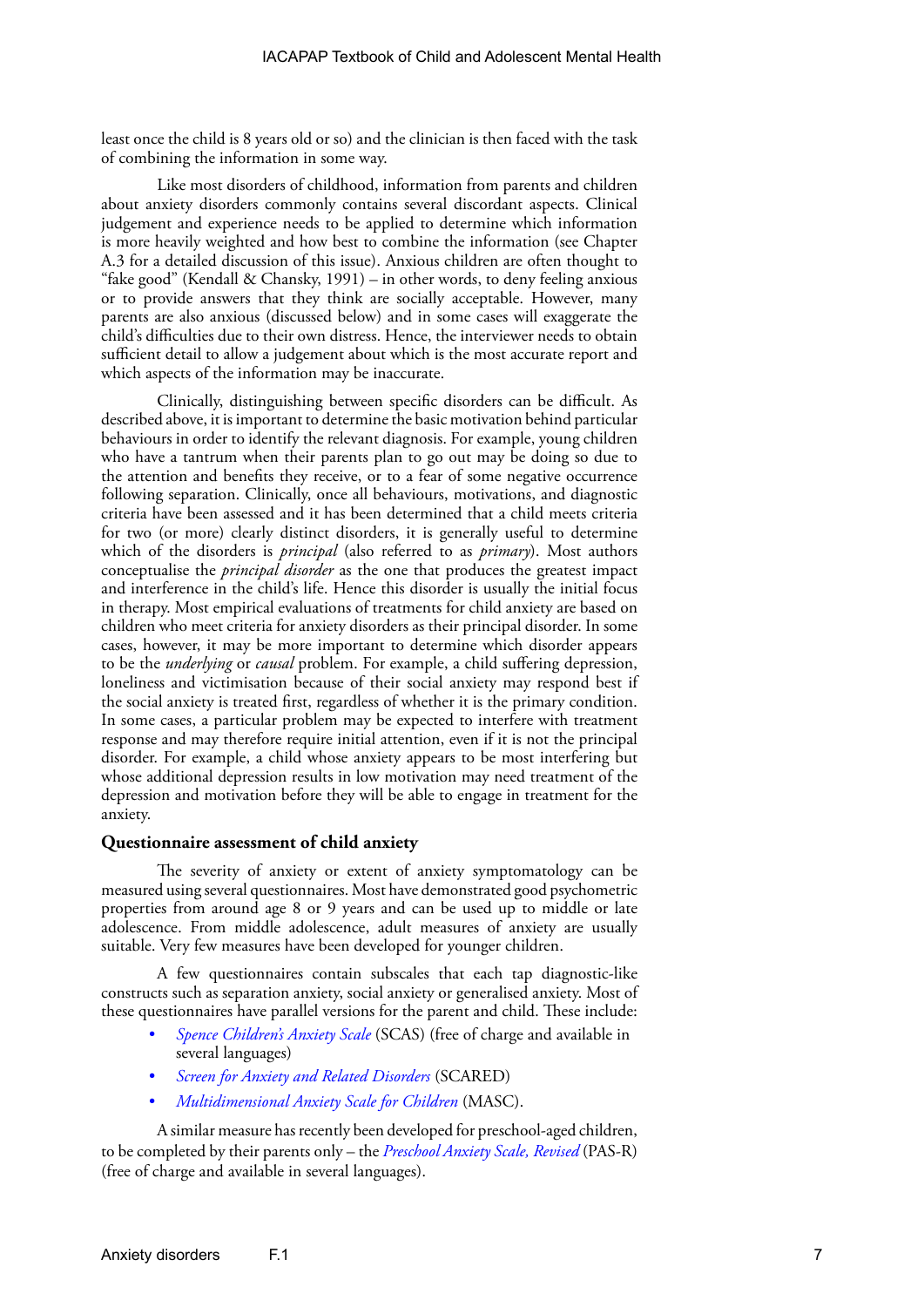Several older measures aim to assess the overall degree of anxiousness more broadly. These include:

- *• [Revised Children's Manifest Anxiety Scale](https://www.wpspublish.com/store/p/2934/revised-childrens-manifest-anxiety-scale-second-edition-rcmas-2)* (RCMAS)
- *• [State Trait Anxiety Inventory for Children](http://www.mindgarden.com/products/staisch.htm)* (STAIC)
- *• [Beck Anxiety Inventory for Youth](https://www.pearsonclinical.com/psychology/products/100000153/beck-youth-inventories-second-edition-byi-ii.html).*

A similar measure assessing internalising symptomatology completed by parents has also been developed for children at preschool age – *Children's Moods, Fears and Worries* (Bayer et al, 2006).

In some circumstances, more specific and detailed assessment of a particular form of anxiety may be required. In these cases, a few measures tap into specific aspects of anxiety including:

- *• [Fear Survey Schedule for Children Revised](http://onlinelibrary.wiley.com/doi/10.1002/9780470713334.app3/pdf)* (FSSCR)
- *• [Social Phobia and Anxiety Inventory for Children](https://eprovide.mapi-trust.org/instruments/social-phobia-and-anxiety-inventory-for-children)* (SPAIC)
- *• Social Anxiety Scale for Children Revised* (SASC-R)
- *• Children's Anxiety Sensitivity Index* (CASI) (Silverman et al, 1991)

Finally, a few measures from our [own centre](https://www.mq.edu.au/research/research-centres-groups-and-facilities/healthy-people/centres/centre-for-emotional-health-ceh/resources) may be of value since they tap relevant aspects related to anxiety disorders. The *Children's Automatic Thoughts Scale*  (CATS) is designed to assess specific beliefs experienced by children and adolescents with a variety of disorders. Two of the subscales are especially relevant to anxiety: beliefs related to social threat and physical threat. The remaining subscales assess beliefs related to personal failure and hostility. The *School Anxiety Scale -Teacher Report* (SAS-TR) provides a measure of children's anxiety that can be completed by the classroom teacher. This measure is an additional source of information that can flesh out a broader clinical picture of the anxious child. Finally, the *Children's Anxiety Life Interference Scale* (CALIS) has two parallel measures (one reported by the child and the other by parents) that assess the extent to which the child's anxiety impacts on the child's and family's life.



#### **Family transmission**

Anxiety runs in families. First degree relatives of people with anxiety disorders are at increased risk to also have anxiety as well as mood disorders. The same is true more specifically for anxiety in children and adolescents. Anxious children are considerably more likely to have parents with anxiety disorders and adults with anxiety disorders are more likely to have anxious children (Rapee et al, 2009). A similar relationship occurs more generally for temperament that is related to anxiety (see below). Adults with anxiety disorders are more likely to have children who are highly inhibited and inhibited children are more likely to have parents with anxiety and mood disorders (Rosenbaum et al, 1993).

One important finding is that family transmission of anxiety seems to show some specificity. In other words, several studies have shown that people with a particular anxiety disorder (e.g., social phobia) are more likely to have first degree relatives with that same disorder (social phobia) than with other anxiety disorders. This is different from research on genetic factors that has not shown specificity (see below). Of course, family transmission can reflect both genetic and environmental influences, so it is tempting to speculate that genetic transmission confers a broad, general risk, while family environment may shape that risk into specific manifestations.



Click on the picture to view the Centre for Emotional Health's website from where the CATS, SAS-TR, and CALIS, as well as the PASR can be downloaded free of charge. Some of these scales are available in languages other than English.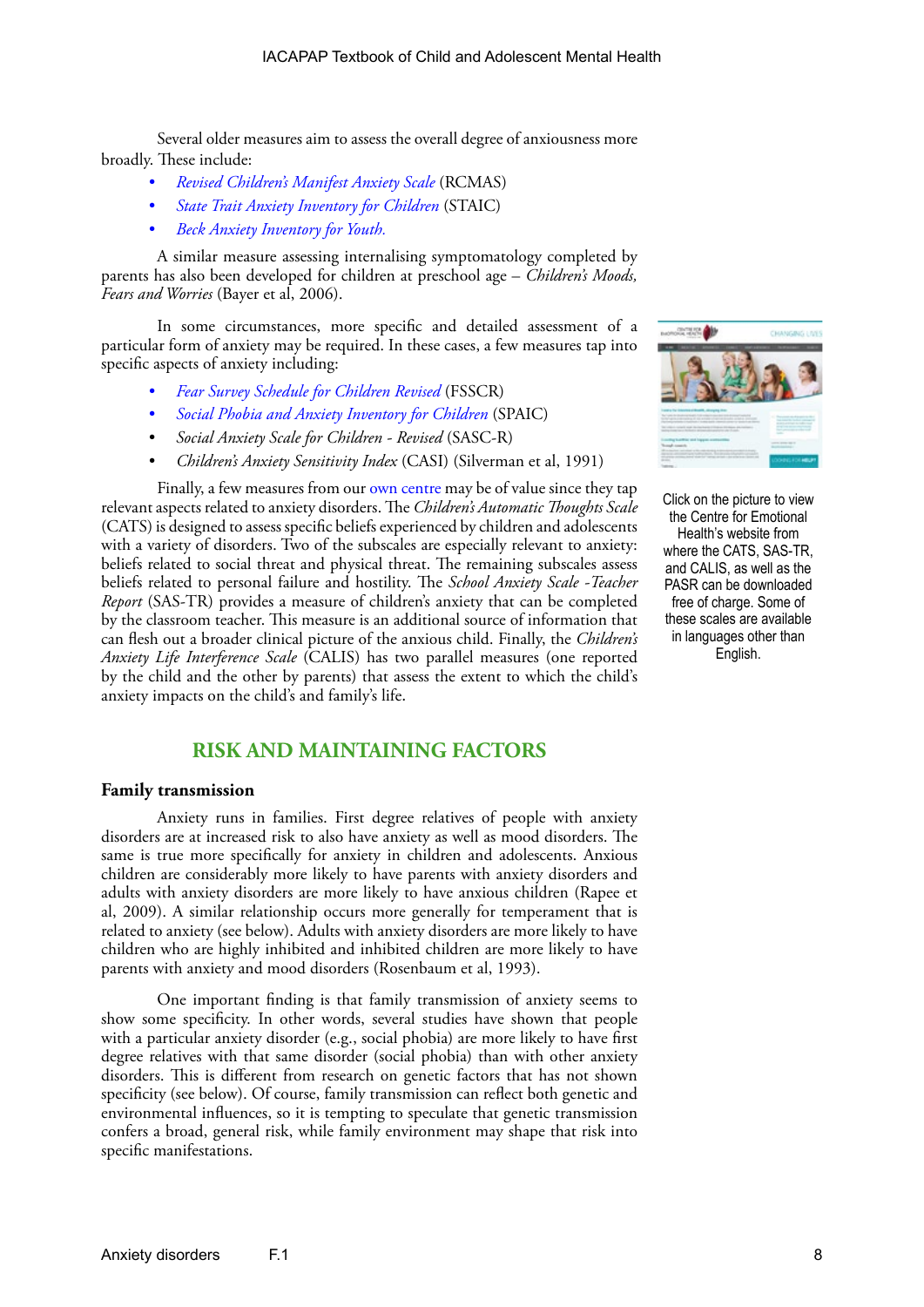#### **Genetic factors**

There is little doubt that anxiety disorders are heritable. Best estimates suggest that around 40% of the variance in anxiety symptoms and in diagnoses of anxiety disorder is mediated by genetic factors. This estimate is even higher if one looks at stability of anxiety over time. Slightly less research – but with similar findings – has been done on anxiety specifically during the childhood years. Twin studies of anxiety in children indicate that around 30% to 40% of the variance in symptoms and disorders can be attributed to heritability (Gregory & Eley, 2007). There is some evidence (albeit with limitations) that heritability estimates for temperamental risk for anxiety (e.g., inhibition) is slightly higher (Rapee & Coplan, 2010). As mentioned above, genetic risk across anxiety disorders appears to be largely general and seems to primarily load on a very broad factor such as general neuroticism (Gregory & Eley, 2007).

Work on specific genes underlying anxiety disorders is less extensive and, to date, no evidence exists linking any individual gene specifically to anxiety. Many candidates have been explored; the most widely studied being the promoter region of the serotonin transporter gene (5HTTLPR). However, polymorphisms on this gene have been associated with different disorders and it is unlikely that it would play a specific role in anxiety. In fact, one theory states that having two short alleles on the 5HTT gene may generally increase an individual's overall responsiveness to environmental events (both positive and negative) (Belsky et al, 2009).

#### **Temperamental factors**

Temperamental risk for anxiety is probably the best studied and most clearly established risk factor (Fox et al, 2005; Rapee et al, 2009). A variety of similar temperaments have been associated with child anxiety including: behavioural inhibition, withdrawal, shyness, and fearfulness. I will refer to these various temperaments in this section under the general term *inhibition*. Extensive research has shown that very young children who are identified as high on inhibition are at greater risk for later anxiety disorders. As described above, research has also linked inhibition with anxiety disorders in first degree relatives. The most common assessment of inhibition occurs in children from around two to five years of age. This may be done via questionnaires or direct observation. Common features of inhibition include:

- Withdrawal in the face of novelty
- Slowness to warm up to strangers or peers
- Lack of smiling
- Close proximity to an attachment figure
- Lack of talk
- Limited eye contact or "coy" eye gaze
- Unwillingness to explore new situations.

Children who show these characteristics during preschool age are two to four times more likely to meet criteria for anxiety disorders by middle childhood and this increased risk has been shown to continue at least into adolescence (Fox et al, 2005). Some evidence has also indicated that infants (aged 3-6 months) who show high levels of arousal and emotionality are at greater risk to show high inhibition by two to five years. Therefore, it seems to be possible to identify increased risk for anxiety from a few months of age (Kagan & Snidman, 1991).

Theoretically, the main complication with this research is the extensive overlap between the constructs of inhibition and anxiety disorders. Thus, one could argue that inhibition is simply a less clear version or an early manifestation of an anxiety disorder. There is some evidence that inhibition and disorder have



Jerome Kagan, professor of psychology at Harvard University, is one of the scholars who contributed to developing the concept of temperament, which he defined as stable behavioural and emotional reactions that appear early in life. He described two types of temperament: inhibited and uninhibited. The former applies to children who are shy, timid, socially withdrawn and fearful, while the latter refers to children who are outgoing, sociable and daring.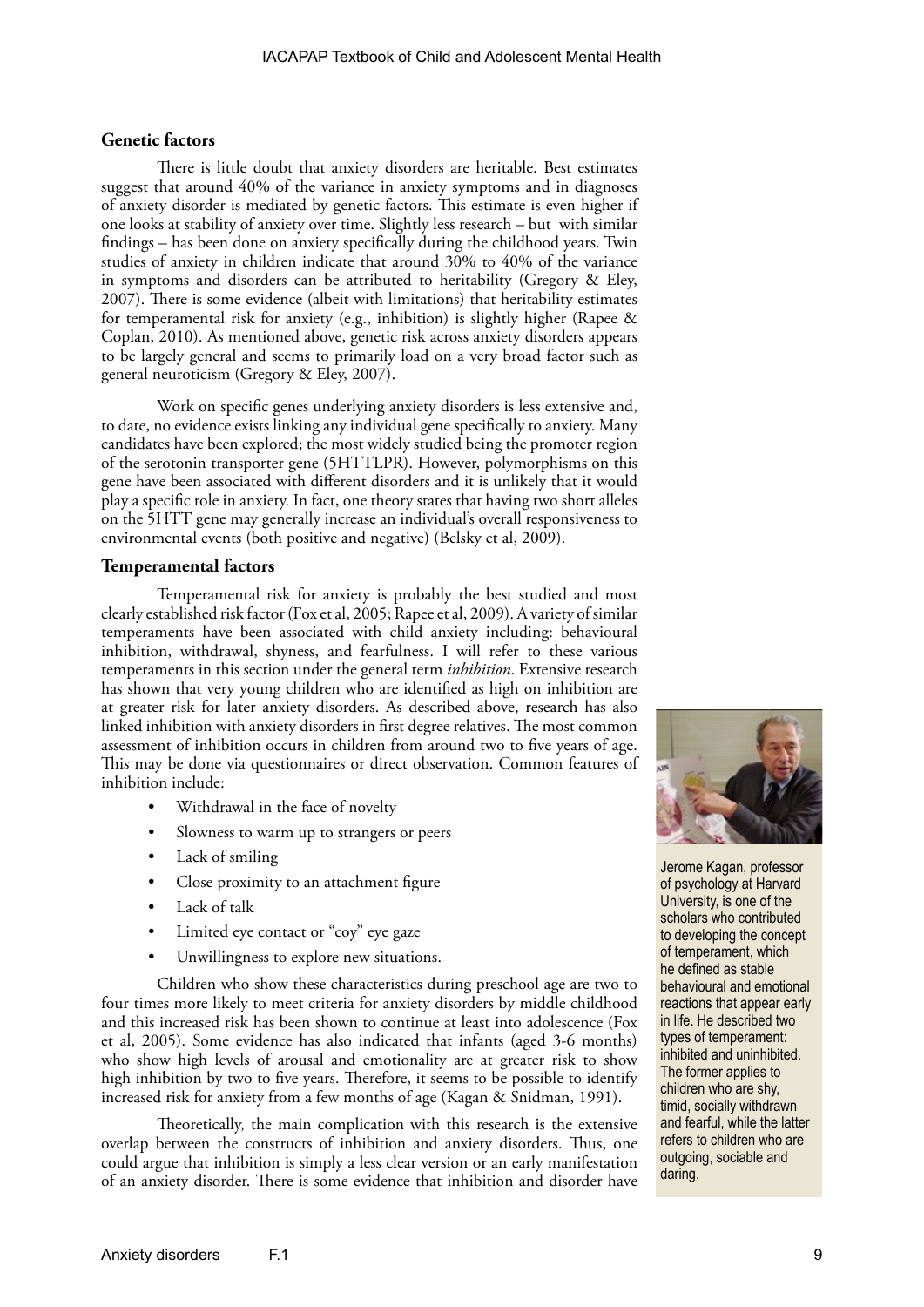some unique features and thereby represent distinct constructs but the issue is far from settled (Rapee & Coplan, 2010).

#### **Parent and family factors**

Given the evidence for the transmission of anxiety within families described above, it has commonly been assumed that parents and the family environment must contribute to the development of anxiety disorders. However, evidence has been difficult to obtain and data have not been entirely consistent. The most extensive research has focussed on parenting and parent-child interactions.

There is now little doubt that the parenting of anxious children is characterised by *overprotection*, *intrusiveness* and, to a lesser extent, *negativity* (McLeod et al, 2007). Whether this relationship is causal is much harder to determine and, to date, there has been very little examination of this issue. Theories argue that the parent-child relationship is likely to reflect cyclical interactions. That is, inhibited children are likely to elicit overprotection from their parents and, in turn, overprotective parenting is likely to lead to further anxiety (Hudson & Rapee, 2004; Rubin et al, 2009). Few longitudinal studies have addressed this relationship, but at least some evidence is consistent with this theory (Edwards et al, 2010). There is also some evidence that an interaction between the serotonin transporter gene and parenting predicts later anxiety in young children (Fox et al, 2005).

It has often been assumed that anxious parents increase risk for anxiety in their children by modelling their own fears and coping strategies. This theory, however, has received very little examination. The main research has come from laboratory studies with very young children. Research has shown that children aged around 6-18 months can learn to fear and avoid a novel stimulus by observing their mothers acting in a fearful manner. More importantly, socially anxious mothers have been shown to transmit a fear of strangers to their infants in this way, and the extent of fear that the infant develops depends partly on the pre-existing level of inhibited temperament that the infant displays (de Rosnay et al, 2006). Thus, it seems that fear of strangers can be increased through an interaction between the infant's temperament and the mother's overt indications of fear. Among older children it has been shown that verbally transmitted information about danger can increase fear of particular cues. For example, when children are presented with information about a novel cue that suggests the cue might be dangerous, they show increases in fear, physiological arousal, threat beliefs, and avoidance of the cue that can last for several months (Field, 2006).

Finally, a key question is whether disturbed family environments play a role in the development of child anxiety. There has been a wealth of longitudinal research examining the long-term impact of family distress and violence, parent divorce or separation, and sexual and physical abuse, although little of this work has focussed clearly on anxiety disorders. Overall, it appears that sexual abuse – and to a lesser extent physical abuse and family violence – can increase anxiousness in children. However, this increase is likely to be temporary and it is not clear whether these factors contribute significantly to the development of longer-term anxiety disorders. More importantly, it is clear that these factors are relatively nonspecific and increase risk for a wide variety of child psychopathology, probably least of all for anxiety disorders (Rapee, 2012).

#### **Life events**

Although there has been a large body of research examining the role of negative life events in the onset of adult anxiety disorders (mostly agoraphobia), there has been very little work looking at life events in childhood anxiety. This may be because child anxiety often develops in a background of inhibited temperament

It seems that fear of strangers can be increased through an interaction between the infant's temperament and the mother's overt indicators of fear.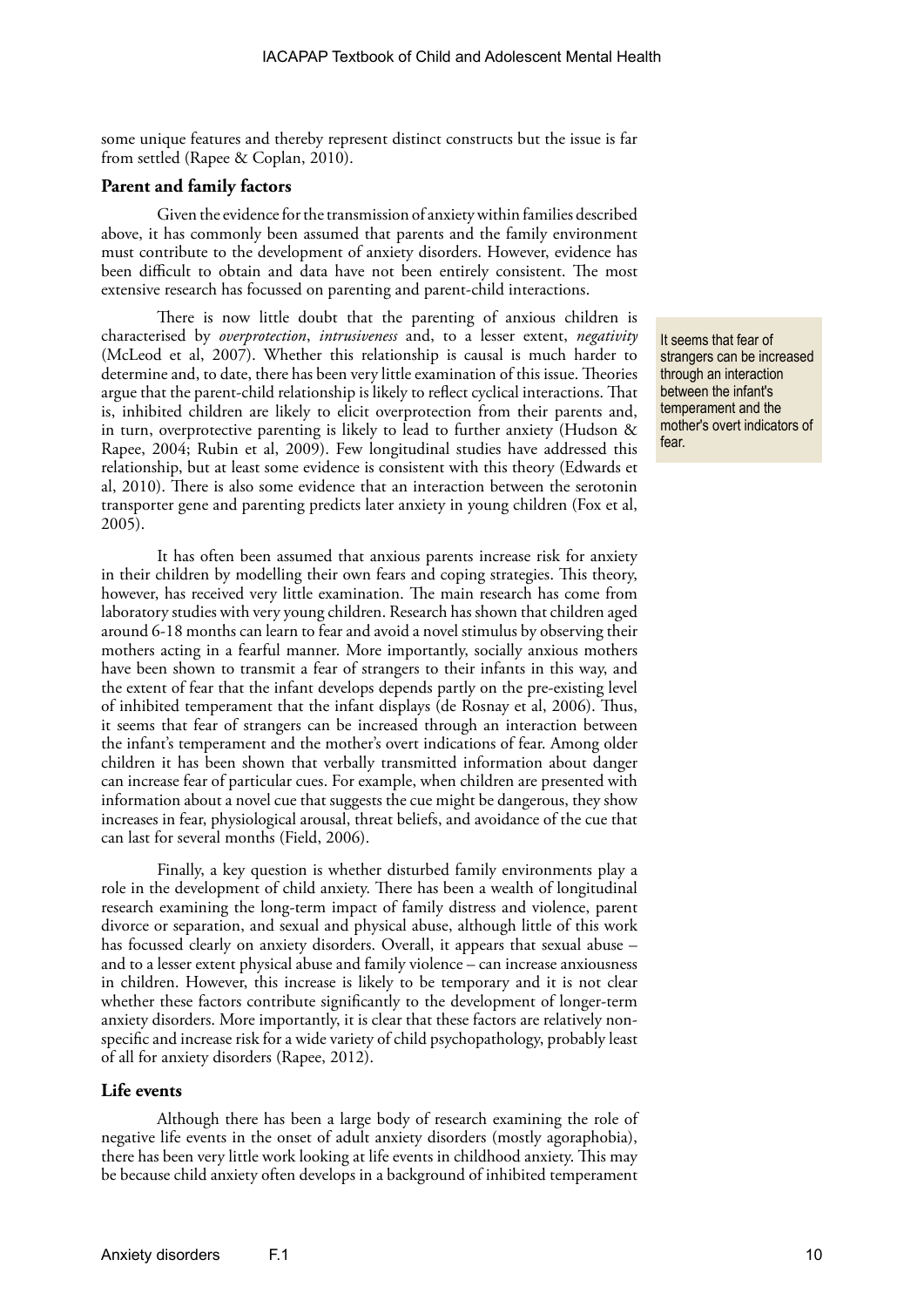and a clear and sudden onset of the disorder is relatively rare. What research has been conducted suggests that anxious children do report a greater number and impact of negative life events than do children without anxiety disorders. While it is possible that this difference reflects cognitive and reporting biases, at least some work has demonstrated this difference using interviews with parents and identifying corroborating evidence (Allen et al, 2008). Nevertheless, demonstrating that anxious children have more negative life events than non-anxious children does not mean that these events necessarily cause or trigger their anxiety. Indeed, the data suggest that the greatest difference is found on so-called "dependent" life events. Dependent events are ones that might be the result of the child's behaviour (e.g., doing badly in a test might be a result of the child not studying). Thus, it is very possible that child anxiety leads to more negative life events, perhaps due to the worry and avoidance associated with the anxiety. Of course, it is also possible that this increased stress, in turn, helps to maintain and even increase the anxiety.

One specific form of life event that has received particular attention is *bullying and teasing*. There is considerable evidence that anxious children are more likely to be teased and bullied than non-anxious children and that they are often neglected or even rejected by their peers (Juvonen & Graham, 2014). Once again, the direction of causation is unknown but it is very likely that anxious children elicit teasing from others due to their behaviours; in turn, it is likely that teasing will further enhance their anxiety.

#### **Cognitive biases**

Anxious children report heightened beliefs and expectations of threat. To some extent this is a reflection of the diagnosis, but it is also argued to represent a core maintaining feature. Although there is considerable overlap, to some extent the threat expectancies are specific. That is, socially phobic children are more likely to have increased expectancies for social threat (e.g., "other kids won't like me"), children with separation anxiety will have increased expectancies for physical threat (e.g., "my parents will get hurt"), and so on. Evidence suggests that these threat beliefs are greater among anxious children than among children with other psychopathology and that they decrease with successful treatment (Schniering & Lyneham, 2007). Whether they are causally related to the onset of anxiety or simply reflect the anxiousness is not clear.

Research has also focused on the ways in which anxious children process threatening information (Muris & Field, 2013). As has been shown in adults, anxious children have both a bias in attention toward threat and a bias to interpret ambiguous information in a threat-consistent manner. Some research has shown that these biases decrease with successful treatment.

### **TREATMENT**

#### **Psychopharmacology**

Pharmacological management of anxiety in children has typically focussed on the use of selective serotonin reuptake inhibitors (SSRIs). Several studies have demonstrated significant efficacy of SSRIs such as fluoxetine and sertraline in the management of broad-based anxiety disorders, although most studies have primarily focussed on treatment of OCD (Ipser et al, 2009). Little difference has been shown between specific agents, although paroxetine is not recommended in this age group and there is some suggestion that Venlafaxine has lower efficacy and acceptability (Uthman 2010). Treatment has generally lasted 10-15 weeks. Outcome results indicate that 50% to 60% of children are considered treatment-responders at the end of treatment compared with around 30% of those on placebo. Unfortunately, the longer-term maintenance of gains has rarely been investigated, but there is



Click on the picture to hear Eli R Lebowitz PhD talk about CBT for childhood anxiety disorders (13:14 minutes)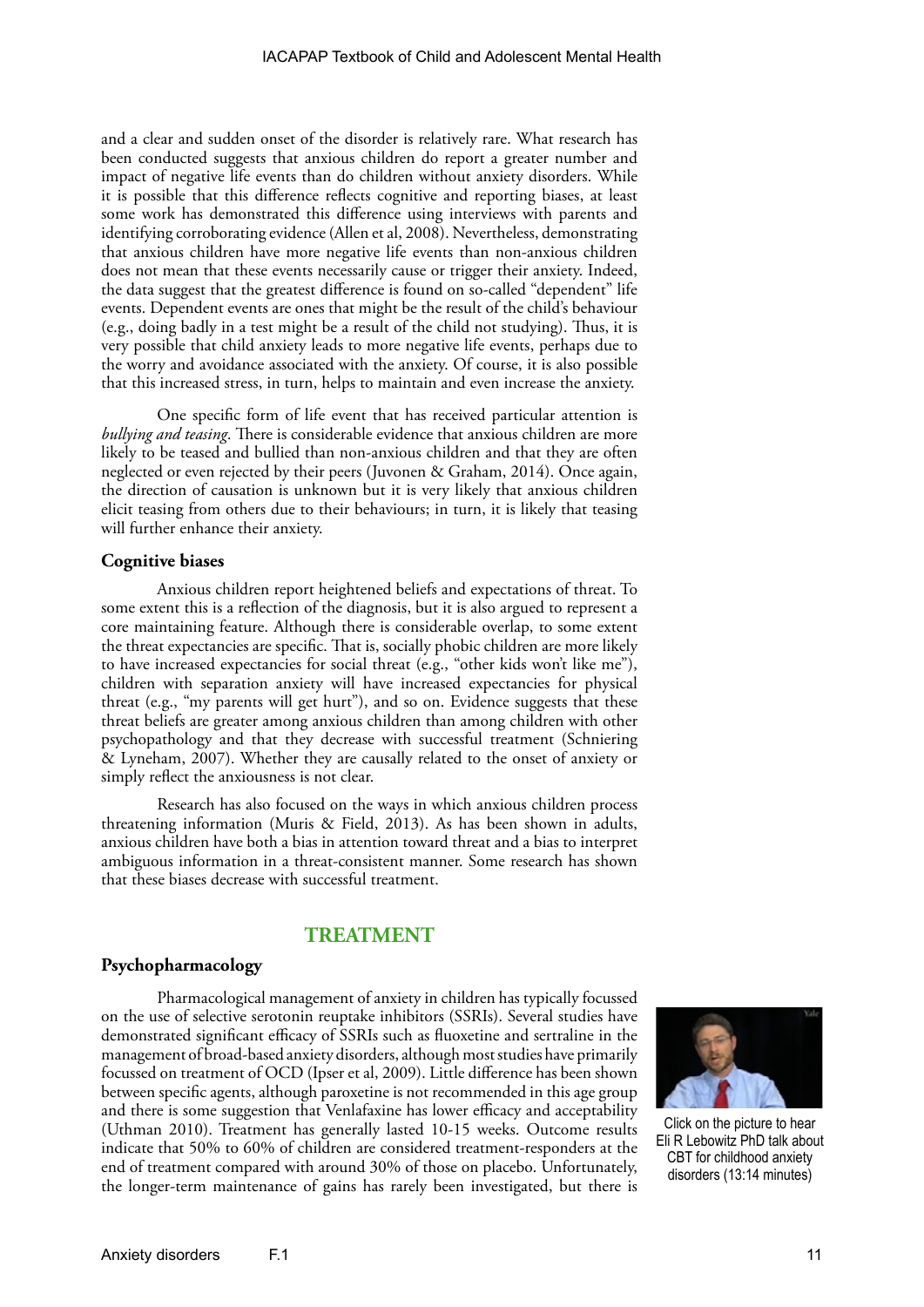some hint in the literature that medication effects may level off after around 8 weeks (Ipser et al, 2009). Adverse medication events are relatively infrequent but do occur and up to 7% of anxious children on SSRIs discontinue due to side effects. Suicidality needs to be monitored in all young people taking an SSRI (for more details on pharmacological treatment see Chapter A.8 and Table A.8.1).

#### **Skills-based programs**

Most evidence-based psychological treatment for childhood anxiety falls under the broad category of cognitive-behavioural or skills-based treatment. The fundamental basis is teaching the child (and sometimes the parents) specific skills to help manage the child's anxiety. Most treatments consist of comprehensive packages or combinations of techniques. Specific treatment techniques include:

- **Psychoeducation**
- Relaxation
- *• In vivo* exposure
- Contingency management
- Parent training
- Cognitive restructuring
- Social skills and assertiveness training

Treatment programs typically last 8-15 weeks of around 1-2 hours per session and have been delivered in either group format or individually. Results indicate that 50% to 60% of children are considered diagnosis-free at the end of treatment (James et al, 2015) and this figure typically increases to 70%-80% up to 12 months following the end of treatment. A few studies have indicated maintenance of treatment gains up to 6-8 years following treatment (e.g., Kendall et al, 2004).

A number of studies have tried to identify factors that may influence treatment efficacy. There is some evidence that individual treatment delivery may produce slightly larger effects than treatment delivered in a group (Reynolds et al, 2012). A more important issue that has received some attention is the extent to which it is necessary to include parents in treatment and to teach them specific skills. Evidence on this issue is mixed but generally indicates few benefits of including parents as active participants in the treatment (Reynolds et al, 2012). However, studies that have addressed this issue have rarely taken the age of the child into account. More importantly, studies differ widely in the ways in which parents have been included in treatment programs and this has rarely been considered in reviews of the literature. In one large reanalysis of data, teaching parents specific skills in parenting or methods to help their child outside therapy, led to significantly better outcomes three months following the end of treatment than other parental inclusion (Manassis et al, 2014).

Another relevant question is the influence of comorbid diagnoses on treatment effects. Surprisingly, the majority of research to date has failed to show that treatment response is worse for anxious children with comorbid disorders. In other words, anxious children seem to respond equally well to skills-based treatment packages even if they have additional difficulties with anxiety, depression, or externalising problems (Ollendick et al, 2008). Having said that, there is mixed evidence for depression; a few studies have suggested that comorbid depression may reduce treatment response (Rapee et al, 2009). A recent study from our own clinic has shed a little more light on this issue. Based on our data, it appears that having a comorbid disorder does not influence the degree of change across treatment but does influence the endpoint. Because children with comorbid disorders (especially comorbid externalising disorders and depression) typically have more severe

Results indicate that 50% to 60% of children are considered diagnosis-free at the end of treatment (skillsbased or CBT programs) and this figure typically increases to 70%-80% up to 12 months following the end of treatment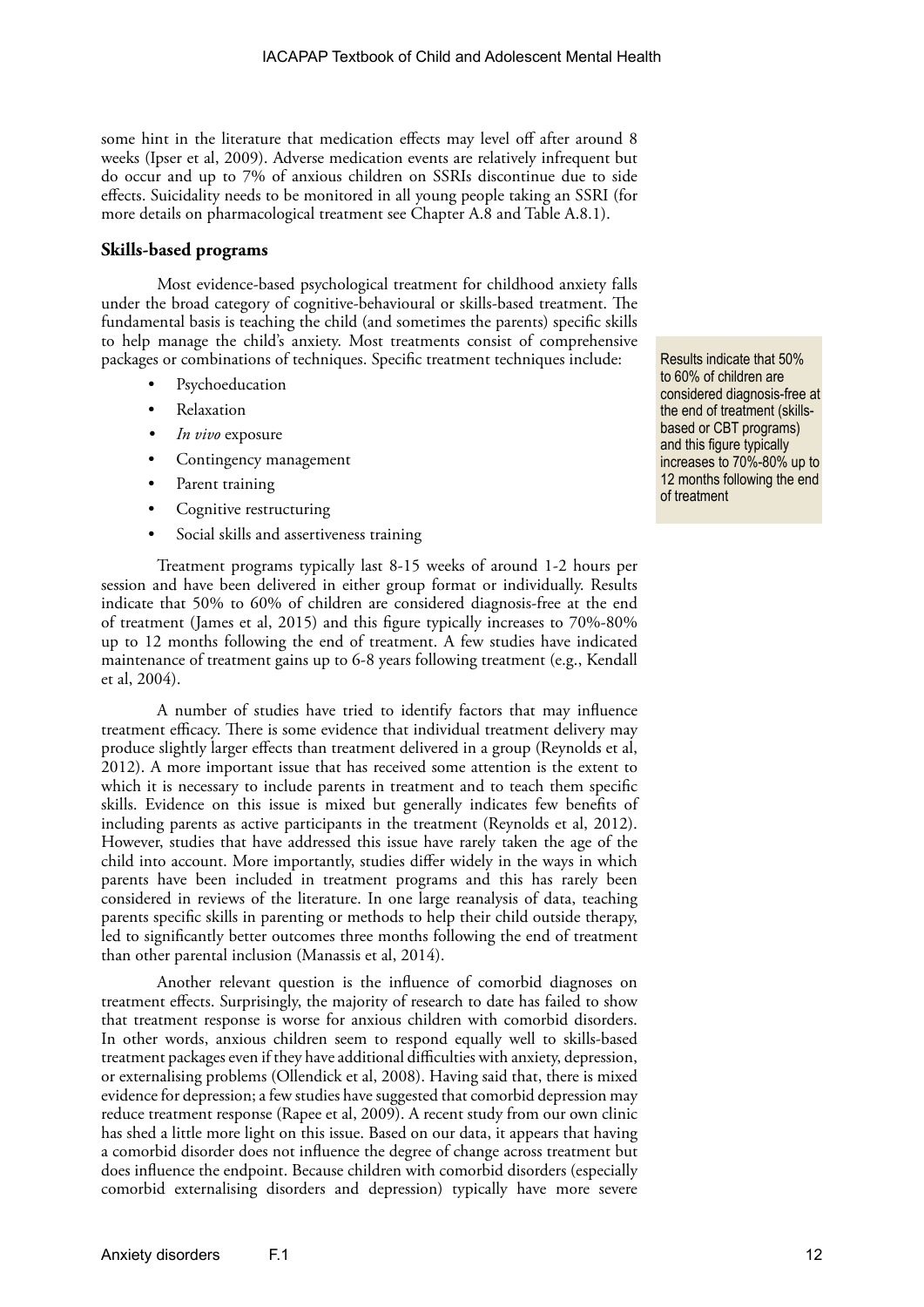anxiety to begin with, the point they reach at the end of treatment is generally not as good as children without comorbid disorders, although the rate of change across treatment is very similar. Some research has also begun to show that children with high functioning autism and comorbid anxiety also respond very well to the treatment of their anxiety (Moree & Davis, 2010).

Few other predictors of treatment response have been found. There have been hints that parent psychopathology – both parent anxiety and depression – predicts worse outcome, but some studies have failed to show this effect. Other factors such as marital status, parent education, and family size appear to have little effect. Some intriguing research has shown that genetic status might predict treatment response. Children with short alleles on the 5HTTLPR gene showed a better response to treatment at follow-up than did children with two long alleles (Eley et al, 2012). However, a later study failed to replicate this effect (Lester et al, 2016). Finally, consistent evidence has emerged that children with social anxiety disorder show poorer response to treatment than children with other anxiety disorders (Hudson et al, 2015). The reasons for this difference are not clear but it is possible that social anxiety will require additional treatment elements.

#### **Low intensity interventions**

A growing body of work is demonstrating the efficacy of treating anxious children using methods that require considerably fewer therapist resources than traditional face-to-face treatment (Rooksby et al, 2015). This form of treatment, often referred to as *low intensity*, is usually delivered either by written material or over the internet. Programs of this type usually follow skills-based principles, but the information is delivered to either the parent (for children) or to the young person directly (for adolescents) via printed or electronic means. Most programs include some support from a therapist, often over the telephone, and this has been shown to produce larger effects than pure self-help.

#### **A program example:** *Cool Kids*

There are several skills-based treatment packages for the management of anxiety disorders in young people and most contain very similar components. As

| <b>Session</b> | Coverage - Child                                | <b>Coverage - Parents</b>                                          |
|----------------|-------------------------------------------------|--------------------------------------------------------------------|
| 1              | Psychoeducation                                 | Psychoeducation and treatment rationale                            |
| $\mathbf{2}$   | Cognitive restructuring                         | Cognitive restructuring for both parent and child                  |
| 3              | Cognitive restructuring practice                | Cognitive restructuring practice<br>Child management skills        |
| 4              | In vivo exposure and development of hierarchies | In vivo exposure and development of hierarchies                    |
| 5              | Dealing with difficulties in exposure           | Dealing with difficulties in exposure                              |
| 6              | Practice exposure and cognitive restructuring   | Practice exposure, cognitive restructuring and child<br>management |
| $\overline{7}$ | Introduce assertiveness and social skills       | Ways to increase assertiveness and social skills                   |
| 8              | Teasing and bullying                            | Teasing and bullying                                               |
| 9              | Practice and review                             | Practice and review                                                |
| 10             | Practice, review and relapse prevention         | Practice, review and relapse prevention                            |

#### **Table F.1.2 Sessions and components of the** *Cool Kids* **program.**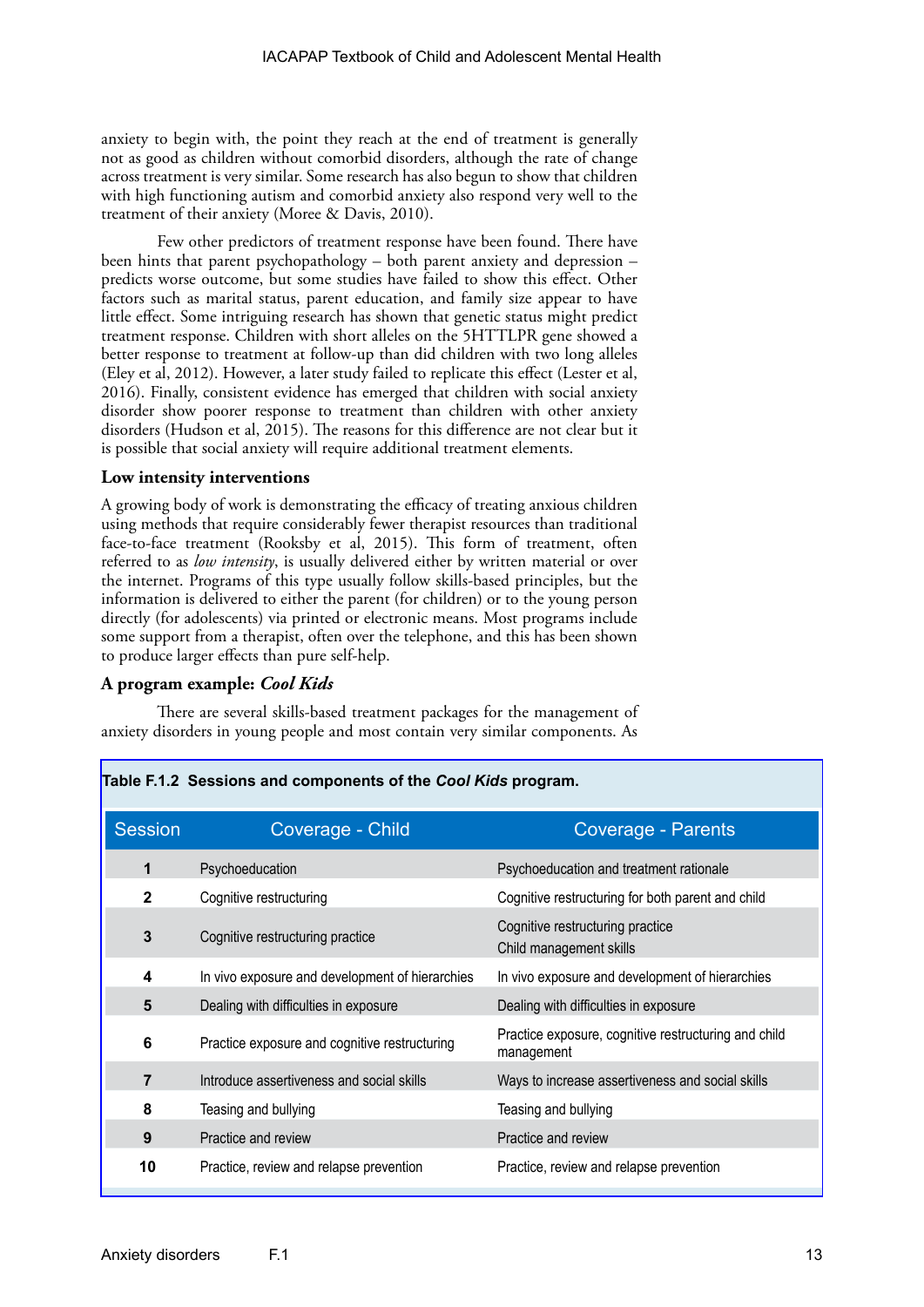|           |                                                                                                                                                                                                                                                                                                                                           | Table F.1.3 Treating childhood anxiety disorders in practice                                                                                                                                                                                                                                                                                                                    |  |  |  |
|-----------|-------------------------------------------------------------------------------------------------------------------------------------------------------------------------------------------------------------------------------------------------------------------------------------------------------------------------------------------|---------------------------------------------------------------------------------------------------------------------------------------------------------------------------------------------------------------------------------------------------------------------------------------------------------------------------------------------------------------------------------|--|--|--|
|           |                                                                                                                                                                                                                                                                                                                                           | First line treatment: Low-intensity treatment - including use of books<br>(bibliotherapy), CD's or internet programs (e-therapy). May not be recommended in<br>cases of highly urgent need (e.g., chronic school refusal) or high risk (e.g., suicidal<br>ideation), or in cases of especially poor parent-child relationships                                                  |  |  |  |
|           | If unwilling to attempt low intensity - then low-intensity is not recommended<br>- or patient does not improve with low-intensity treatment, suggest traditional<br>CBT or skills-based treatment with a qualified practitioner in all cases, with the<br>exception of patients who refuse skills-based treatment or CBT is not available |                                                                                                                                                                                                                                                                                                                                                                                 |  |  |  |
| $\bullet$ |                                                                                                                                                                                                                                                                                                                                           | If a patient does not improve after a treatment program delivered by a skilful<br>clinician for long enough (12-20 weeks), refuses skills-based treatment or CBT is not<br>available, consider medication                                                                                                                                                                       |  |  |  |
|           |                                                                                                                                                                                                                                                                                                                                           | When patients are treated with <i>medication</i> - alone or in combination with CBT<br>(multimodal treatment) - keep in mind that:                                                                                                                                                                                                                                              |  |  |  |
|           |                                                                                                                                                                                                                                                                                                                                           | No medication is approved by the US Food and Drug Administration (FDA)<br>for any anxiety disorder in patients younger than 6 years of age (see Table<br>A.8.1). Overall, avoid medication in younger children (i.e., younger than 10<br>years of age).                                                                                                                         |  |  |  |
|           |                                                                                                                                                                                                                                                                                                                                           | While there is some evidence of effectiveness for some SSRIs for several<br>anxiety disorders (e.g., OCD, social phobia, generalised anxiety) (see<br>Table A.8.1), they are formally approved by the FDA in the US only for the<br>treatment of OCD (that is, they are used "off label" for anxiety disorders<br>other than OCD). This may not be the case in other countries. |  |  |  |
|           |                                                                                                                                                                                                                                                                                                                                           | Avoid using benzodiazepines. While benzodiazepines reduce anxiety<br>in the short term, there is no evidence they are effective treating the<br>disorder. They have more side effects in young people and potential for<br>dependence.                                                                                                                                          |  |  |  |
|           |                                                                                                                                                                                                                                                                                                                                           | Monitor side effects, particularly suicidality.                                                                                                                                                                                                                                                                                                                                 |  |  |  |
|           |                                                                                                                                                                                                                                                                                                                                           | Review regularly, initially weekly, later on monthly.                                                                                                                                                                                                                                                                                                                           |  |  |  |
|           |                                                                                                                                                                                                                                                                                                                                           | Monitor response using an appropriate rating scale and switch to another<br>SSRI if there is no improvement or, if not already tried, add CBT.                                                                                                                                                                                                                                  |  |  |  |

an example, I will describe our own program, *[Cool Kids.](https://www.mq.edu.au/about/campus-services-and-facilities/hospital-and-clinics/centre-for-emotional-health-clinic/cool-kids-anxiety-program-for-professionals) Cool Kids* is a manualised treatment program for anxious young people aged 7 to 17 years. There is a detailed set of guidelines for therapists that is supported by workbooks for the parents and the young person. Different workbooks and a slightly different structure are used for children (7-12) and adolescents (13-17). There are also modified versions for use with children with autism, children who are chronically victimised, for adolescents with comorbid anxiety and depression, for children and adolescents with unexplained medical symptoms, and for families who are unable to attend a clinic for face-to-face treatment (low intensity).

Treatment using *Cool Kids* typically comprises 10 sessions over 12 weeks. Parents are an integral component and are seen at all sessions when treatment is for children but have a reduced involvement when treatment is for adolescents. The program can be delivered in either a group or individual format. Sessions typically last 60 minutes when delivered individually and 120 minutes when delivered as a group. There are separate components covered with children and parents. The sessions and components of *Cool Kids* are shown in Table F.1.2.

Overall efficacy for *Cool Kids* is good (Mychailyszyn, 2017). We generally include any child with an anxiety disorder as their principal (most interfering)



Click on the picture to hear Professor Rapee talk about anxiety disorders (06:08)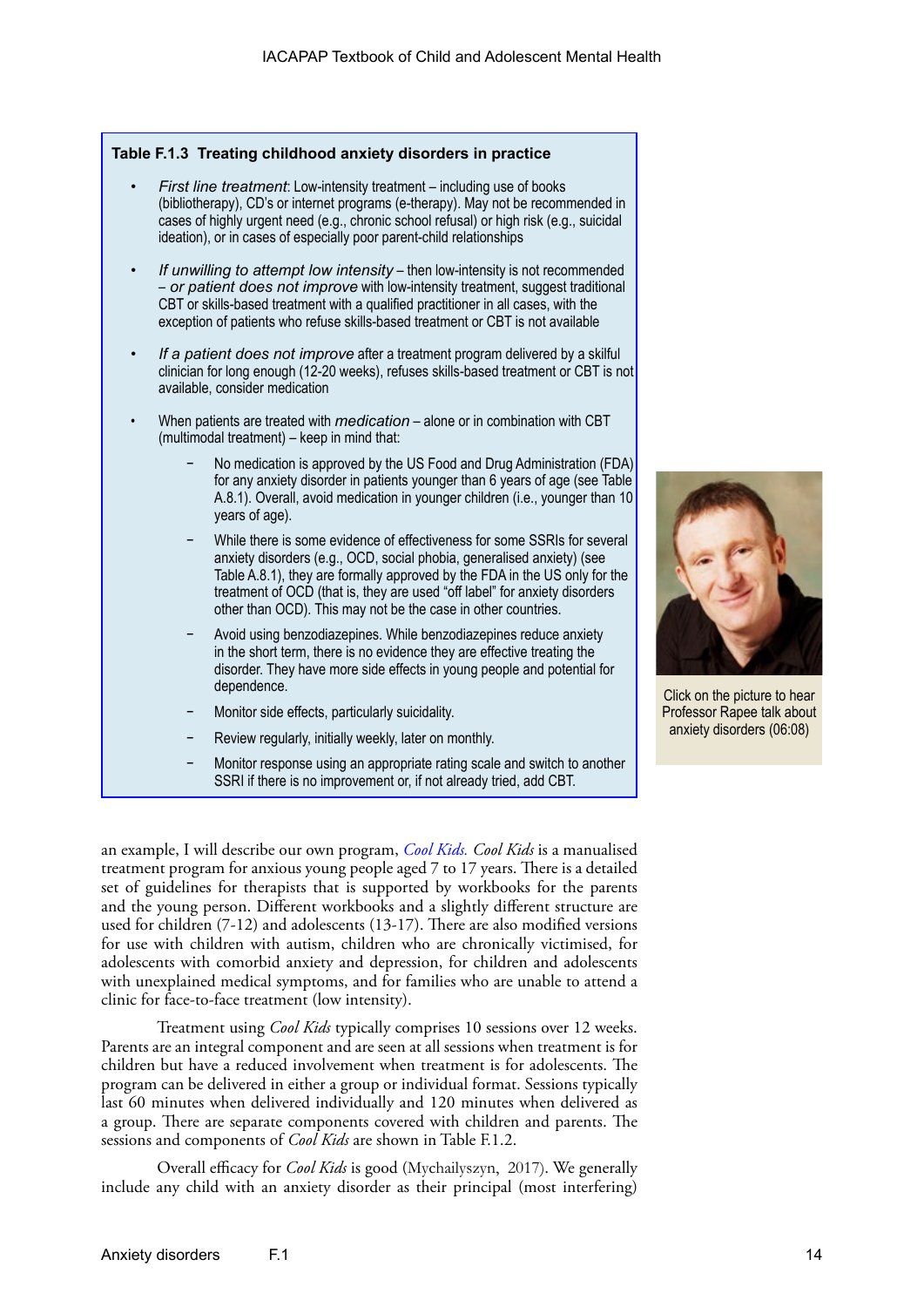disorder as well as children with OCD; we rarely exclude children due to comorbidity. Our data indicate few differences in outcome aside from the usual poorer outcomes for young people with social anxiety disorder and those with comorbid depression (Hudson et al, 2015; Rapee et al, 2013). Therapists with training in clinical psychology, experience in working with young people, and skills in the delivery of cognitive behavioural treatments are able to run the program; training workshops are regularly conducted through our centre and over the internet, and we have a system of accreditation. The program is available in a number of languages and is used around the world.

### **PREVENTION AND EARLY INTERVENTION**

Given the growing knowledge of risk factors for the development of child anxiety, there is rising interest into the possibility of very early intervention and prevention. Growing recognition of the public health implications of psychopathology has increased the realisation that a large proportion of children who are high in anxiousness but do not meet criteria for an actual disorder may nevertheless be suffering and endure restrictions on their lives. As a result, programs for prevention and early intervention of anxiety are now being evaluated (Lyneham et al, 2014). These programs have covered all levels of prevention: universal, selective and indicated.

Several large trials have demonstrated the efficacy of anxiety management programs applied universally across sub-populations, most commonly delivered via schools. These programs typically cover similar skills to those found in clinical packages including education, relaxation, cognitive restructuring, and *invivo* exposure; often they include additional skills such as communication and problem-solving. Therefore, they may be better thought of as *broad emotional health programs* that aim to teach young people ways of managing distressing emotions. Results have mostly indicated reductions in anxiety, usually with small effect sizes (Werner-Seidler et al, 2017). Given that these are universal programs and are not targeting high risk groups, large effects are not expected but even small effects across an entire population are meaningful.

*Selective* anxiety programs refer to those that target children who report moderate to high symptoms of anxiety but do not necessarily meet criteria for a disorder. The presumption is that these children are at increased risk to develop disorders in the future and hence teaching them anxiety management skills provides a clear method of prevention. However, even if they do not go on to develop anxiety disorders, the low to moderate distress and life interference experienced by these children makes them a valid target for skills training, especially given that very few seek professional help. As with universal programs, the majority of these interventions have used school-based populations. There are many methods of selecting children with high levels of anxiety but most trials so far have used a combination of student self-report and teacher report. Once again, the content of these programs is very similar (or identical) to that of clinical treatment programs. Results have mostly indicated significant reductions in anxiety following intervention, generally with small to moderate effect sizes (Werner-Seidler et al, 2017).

Finally, a few studies have begun to investigate *indicated* programs for the prevention of anxiety – i.e., programs aimed at children scoring high on anxiety risk factors. Targeted children have most commonly been selected on the basis of high levels of temperamental inhibition, but high parent anxiety has also been used to identify relevant children. In the only longer-term study to date, we developed a modified version of *Cool Kids* called *Cool Little Kids*. The program is aimed at parents of inhibited preschool-aged children and comprises 6 group sessions. Components are mostly aimed at reducing parent overprotection and encouraging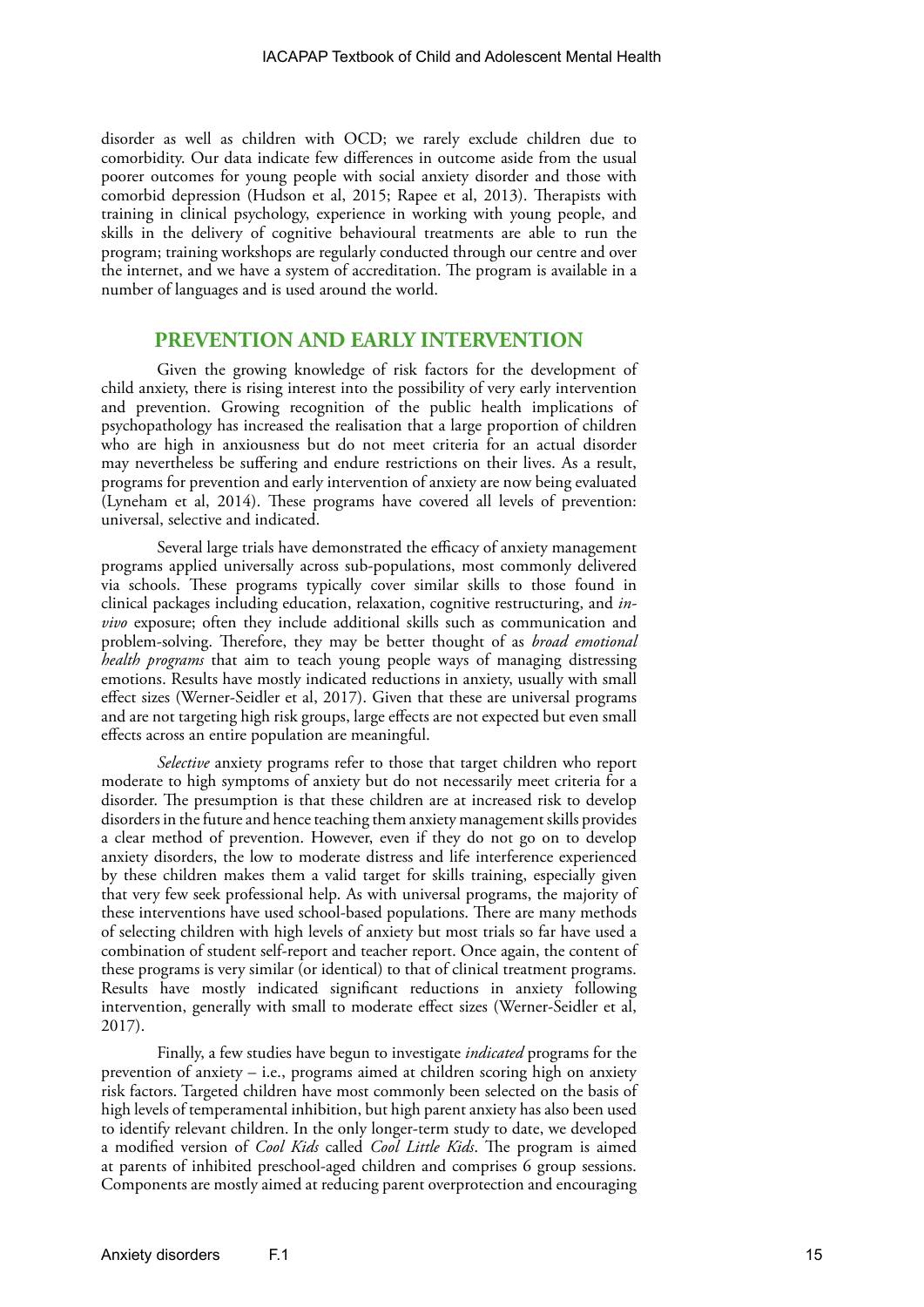in-vivo exposure for the children. By age 15, children whose parents attended the program showed significantly fewer anxiety and mood diagnoses compared to children whose parents received no training (Rapee, 2013). Delivery of Cool Little Kids over the internet has also shown promising effects (Morgan et al, 2017).

### **CONCLUSION**

The past two decades have seen a tremendous expansion in our knowledge of the development and management of childhood anxiety disorders. Many key issues remain to be evaluated and we still have a long way to go but we are currently at a point where anxious children are recognised and can be thoroughly assessed. There are now treatments that work for the majority of patients and programs are beginning to be devised to prevent the development of anxiety. Several promising areas of research are just starting to grow and will hopefully provide further advances in the coming years. These include:

- Better understanding of risk factors for anxiety through longitudinal research
- Closer evaluation of gene-environment interactions in the development of anxiety
- More understanding of peer interactions in anxiety and their influence on its development
- Better methods of disseminating treatments, through internet and distance (tele-health) programs
- Evaluation of novel improvements to treatment such as the use of memory consolidation agents or cognitive bias modification.

## **REFERENCES**

- Allen JL, Rapee RM, Sandberg S (2008). Severe life events and chronic adversities as antecedents to anxiety in children: A matched control study. *Journal of Abnormal Child Psychology* 36:1047-1056.
- Barrett PM, Dadds MR, Rapee RM (1996). Family treatment of childhood anxiety: A controlled trial. *Journal of Consulting and Clinical Psychology* 64:333-342.
- Bayer JK, Sanson AV, Hemphill SA (2006). Children's moods, fears, and worries: Development of an early childhood parent questionnaire. *Journal of Emotional and Behavioral Disorders,* 14:41-49.
- Beesdo-Baum K, Knappe S (2012). Developmental epidemiology of anxiety disorders. *Child and Adolescent Psychiatric Clinics of North America* 21:457- 478.
- Belsky J, Jonassaint C, Pluess M et al (2009). Vulnerability genes or plasticity genes? *Molecular Psychiatry,* 14:746-754.
- Bittner A, Egger HL, Erkanli A et al (2007). What do childhood anxiety disorders predict? *Journal of Child Psychology and Psychiatry* 48:1174-1183.
- Canino G, Shrout PE, Rubio-Stipec M et al (2004). The DSM-IV rates of child and adolescent disorders in Puerto Rico. *Archives of General Psychiatry* 61:85-93.
- Costello E, Mustillo S, Erkanli A et al (2003). Prevalence and development of psychiatric disorders in childhood and adolescence. *Archives of General Psychiatry* 60:837-844.
- Dadds MR, Holland DE, Laurens KR et al (1999). Early intervention and prevention of anxiety disorders in children: Results at 2-year follow-up. *Journal of Consulting and Clinical Psychology* 67:145-150.
- de Rosnay M, Cooper PJ, Tsigaras N et al (2006). Transmission of social anxiety from mother to infant: An experimental study using a social referencing paradigm. *Behaviour Research and Therapy* 44:1165- 1175.
- Edwards SL, Rapee RM, Kennedy S (2010). Prediction of anxiety symptoms in preschool-aged children: Examination of maternal and paternal perspectives. *Journal of Child Psychology & Psychiatry* 51:313-321.
- Egger HL, Erkanli A, Keeler G at al (2006). Test-retest reliability of the Preschool Age Psychiatric Assessment (PAPA). *Journal of the American Academy of Child & Adolescent Psychiatry* 45:538-549.
- Eley TC, Hudson JL, Creswell C et al (2012). Therapygenetics: The 5HTTLPR and response to psychological therapy. *Molecular Psychiatry* 17:236-237.
- Field AP (2006). Is conditioning a useful framework for understanding the development and treatment of phobias? *Clinical Psychology Review* 26:857-875.
- Fox NA, Henderson HA, Marshall PJ et al (2005). Behavioral inhibition: Linking biology and behavior within a developmental framework. *Annual Review of Psychology*  56:235-262.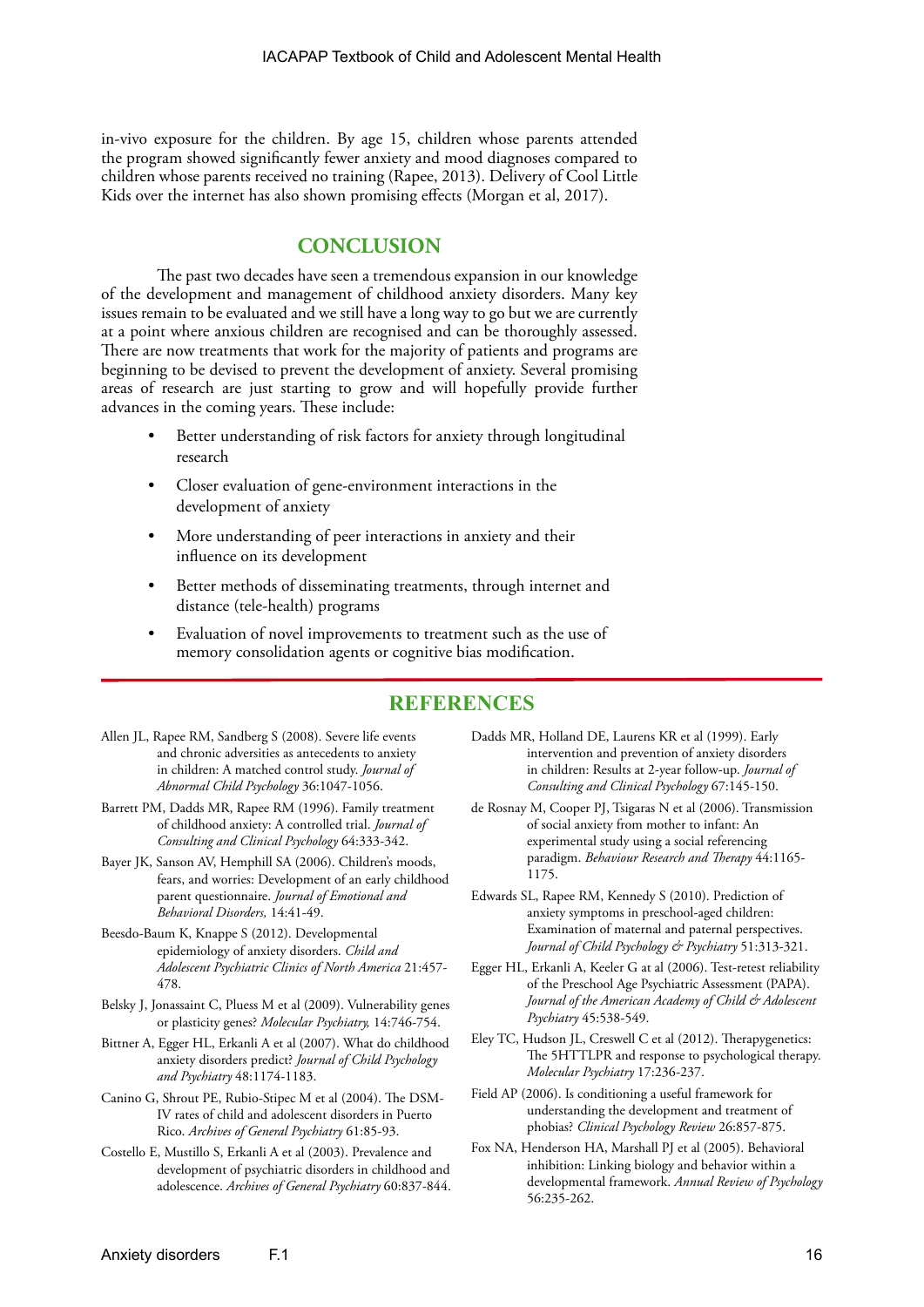- Fox NA, Nichols KE, Henderson HA et al (2005). Evidence for a gene-environment interaction in predicting behavioral inhibition in middle childhood. *Psychological Science* 16:921-926.
- Gregory AM, Eley TC (2007). Genetic influences on anxiety in children: What we've learned and where we're heading. *Clinical Child and Family Psychology Review* 10:199- 212.
- Hudson JL, Rapee RM (2004). From anxious temperament to disorder: An etiological model of generalized anxiety disorder. In RG Heimberg, CL Turk & DS Mennin (Eds), *Generalized Anxiety Disorder: Advances in Research and practice.* New York: Guilford Publications Inc; pp51-76.
- Hudson JL, Rapee RM, Lyneham HJ et al (2015). Comparing outcomes for children with different anxiety disorders following cognitive behavioural therapy. *Behaviour Research and Therapy* 72: 30- 37.
- Ipser JC, Stein DJ, Hawkridge S et al (2009). Pharmacotherapy for anxiety disorders in children and adolescents. *Cochrane Database of Systematic Reviews* (Issue 3): CD005170.
- James AC, James G, Cowdrey FA et al (2015). Cognitive behavioural therapy for anxiety disorders in children and adolescents. *Cochrane Database of Systematic Reviews*(2), Art.No.: CD004690. DOI: 10.1002/14651858.CD004690.pub4
- Juvonen J, Graham S (2014). Bullying in schools: The power of bullies and the plight of victims. *Annual Review of Psychology* 65:159-185.
- Kagan J, Snidman N (1991). Infant predictors of inhibited and uninhibited profiles. *Psychological Science* 2:40-44.
- Kendall PC, Chansky TE (1991). Considering cognition in anxiety-disordered children. *Journal of Anxiety Disorders* 5:167–185.
- Kendall PC, Safford S, Flannery-Schroeder E et al (2004). Child anxiety treatment: Outcomes in adolescence and impact on substance use and depression at 7.4 year follow-up. *Journal of Consulting and Clinical Psychology* 72:276-287.
- Lester KJ, Roberts S, Keers R et al (2016). Nonreplication of the association between 5HTTLPR and response to psychological therapy for child anxiety disorders. *The British Journal of Psychiatry* 208:182-188. doi:10.1192/bjp.bp.114.154997
- Lyneham HJ, Hudson JL, Rapee RM (2014). Prevention of anxiety disorders. In T. Ehring & P. M. Emmelkamp (Eds.), *International Handbook of Anxiety Disorders* Chichester, UK: John Wiley & Sons; pp 625-642.
- Manassis K, Lee TC, Bennett K et al (2014). Types of parental involvement in CBT with anxious youth: A preliminary meta-analysis. *Journal of Consulting and Clinical Psychology* 82:1163-1172.
- McLeod BD, Wood JJ, Weisz, JR (2007). Examining the association between parenting and childhood anxiety: A meta-analysis. *Clinical Psychology Review* 27:155-172.
- Moree BN, Davis TE III (2010). Cognitive-behavioral therapy for anxiety in children diagnosed with autism spectrum disorders: Modification trends. *Research in Autism Spectrum Disorders* 4:346-354.
- Morgan AJ, Rapee RM, Salim A et al (2017). Internetdelivered parenting program for early intervention of anxiety problems in young children: A randomized controlled trial. *Journal of the American Academy of Child and Adolescent Psychiatry* 56:417–425.e1. https://doi. org/10.1016/j.jaac.2017.02.010
- Muris P, Field A (2013). Information processing biases. In Essau, CA, Ollendick TH (Eds) *The Wiley-Blackwell Handbook of The Treatment of Childhood and Adolescent anxiety* Wiley-Blackwell; pp 141-156.
- Mychailyszyn MP (2017). "Cool" Youth: A systematic review and comprehensive meta-analytic synthesis of data from the Cool Kids family of intervention programs. *Canadian Psychology*  58:105-115.
- Ollendick TH, Jarrett MA, Grills-Taquechel AE et al (2008). Comorbidity as a predictor and moderator of treatment outcome in youth with anxiety, affective, attention deficit/hyperactivity disorder, and oppositional/conduct disorders. *Clinical Psychology Review* 28:1447-1471.
- Rapee RM (2012). Family factors in the development and management of anxiety disorders. *Clinical Child and Family Psychology Review* 15:69-80.
- Rapee RM (2013). The preventative effects of a brief, early intervention for preschool-aged children at risk for internalising: Follow-up into middle adolescence. *Journal of Child Psychology and Psychiatry* 54:780-788.
- Rapee RM, Coplan RJ (2010). Conceptual relations between anxiety disorder and fearful temperament. In H Gazelle & KH Rubin (Eds), *Social Anxiety in Childhood: Bridging Developmental and Clinical Perspectives. New Directions for Child and Adolescent Development*. San Francisco, CA: Jossey-Bass, Vol 127:17-31.
- Rapee RM, Schniering CA, Hudson JL (2009). Anxiety disorders during childhood and adolescence: Origins and treatment. *Annual Review of Clinical Psychology* 5:311-341.
- Rapee RM, Lyneham HJ, Hudson JL et al (2013). The effect of comorbidity on treatment of anxious children and adolescents: Results from a large, combined sample. *Journal of the American Academy of Child and Adolescent Psychiatry* 52:47- 56.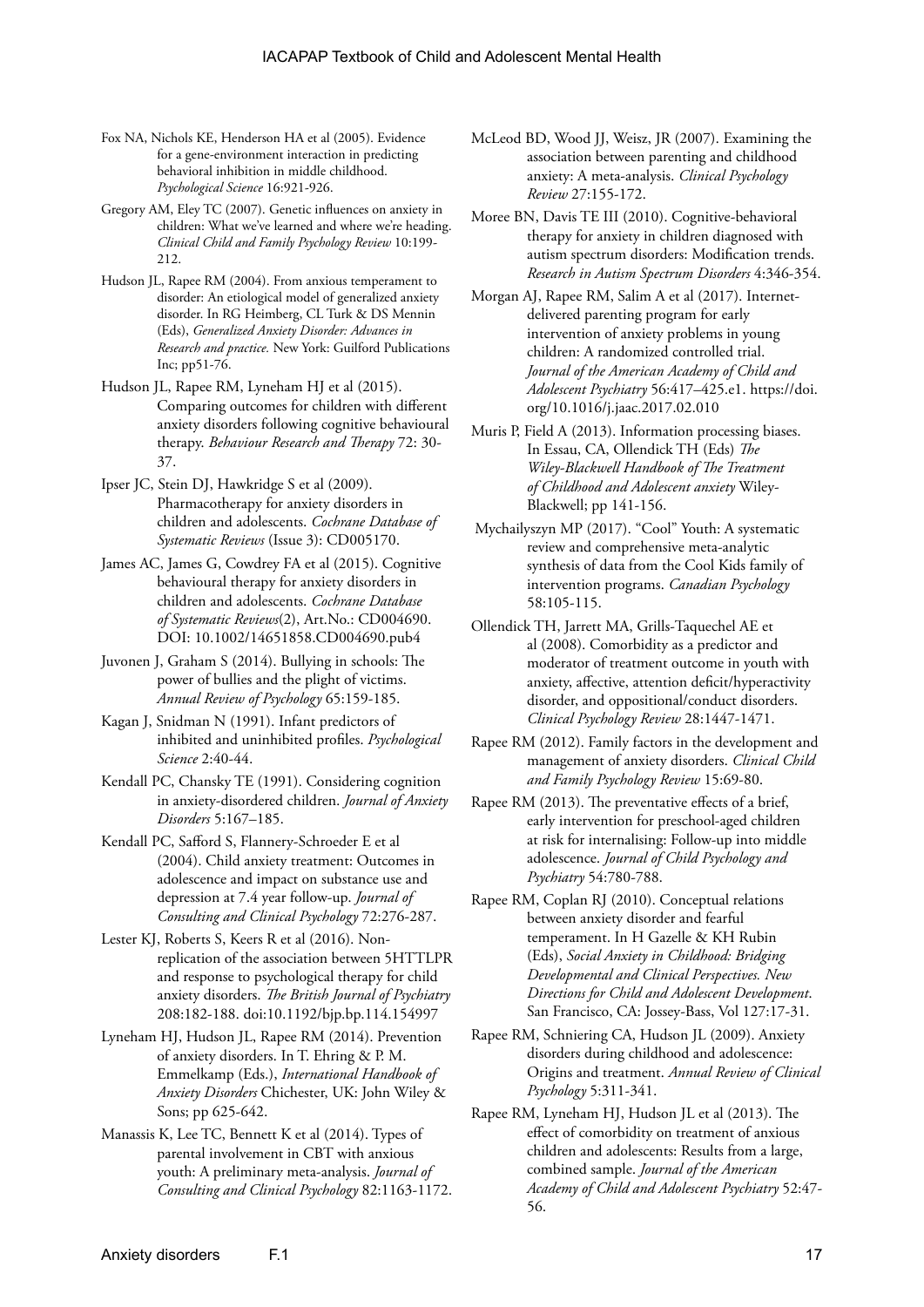- Reynolds S, Wilson C, Austin J et al (2012). Effects of psychotherapy for anxiety in children and adolescents: A meta-analytic review. *Clinical Psychology Review* 32:251-262.
- Rooksby M, Elouafkaoui P, Humphris G et al (2015). Internet-assisted delivery of cognitive behavioural therapy (CBT) for childhood anxiety: Systematic review and meta-analysis. *Journal of Anxiety Disorders* 29:83-92.
- Rosenbaum JF, Biederman J, Bolduc-Murphy BA et al (1993). Behavioral inhibition in childhood: A risk factor for anxiety disorders. *Harvard Review of Psychiatry* 1:2-16.
- Rubin KH, Coplan RJ, Bowker JC (2009). Social withdrawal in childhood. *Annual Review of Psychology* 60:141-171.
- Schniering CA, Lyneham HJ (2007). The Children's Automatic Thoughts Scale in a clinical sample: Psychometric properties and clinical utility. *Behaviour Research and Therapy* 45:1931-1940.

Silverman WK, Albano AM (1996). *The Anxiety Disorders Interview Schedule for Children-IV* (child and parent versions). San Antonio: Texas: Psychological Corporation.

- Silverman WK, Fleisig W, Rabian B et al (1991). Childhood anxiety sensitivity index. *Journal of Clinical Child Psychology* 20:162-168.
- Uthman OA, Abdulmalik J (2010). Comparative efficacy and acceptability of pharmacotherapeutic agents for anxiety disorders in children and adolescents: A mixed treatment comparison meta-analysis. *Current Medical Research and Opinion* 26:53-59.
- Werner-Seidler A, Perry Y, Calear A L et al (2017). School-based depression and anxiety prevention programs for young people: A systematic review and meta-analysis. *Clinical Psychology Review* 51:30-47.

# **Appendix F.1.1 (J M Rey)**

# **SELF-DIRECTED LEARNING AND SELF-ASSESSMENT EXERCISES**

**F.1.1 Please list five (5) features of inhibited temperament**

**F.1.2 Write a one-page essay about the topic "anxiety runs in families"**

**F.1.3 Discuss the pros and cons of involving parents in skills-based programs.**

**F.1.4 "There was a feeling of dread that would last for weeks; I would feel nauseous and sick as the date approached; light headed and shaky when thinking about what I needed to do, and as the day got closer I would get sweaty, flushed, extremely unfocused and get a dry mouth or salivate too much, and I needed to go to the toilet too frequently which was** 

**quite unpleasant! During a performance I would lose control of my fingers and mouth, this would affect the sound I had worked so hard to make, the notes would come out a jumbled mess and it felt like I had completely lost control of the actions of my body"** ([https://www.adavic.org.au/](https://www.adavic.org.au/PG-personal-stories-performance-anxiety-by-shelley.aspx) [PG-personal-stories-performance-anxiety-by](https://www.adavic.org.au/PG-personal-stories-performance-anxiety-by-shelley.aspx)[shelley.aspx](https://www.adavic.org.au/PG-personal-stories-performance-anxiety-by-shelley.aspx)).

## **These symptoms are suggestive of which one of these diagnoses?**

- A. Generalized anxiety disorder
- B. Social phobia
- C. Panic disorder
- D. Obsessive compulsive disorder
- E. Separation anxiety disorder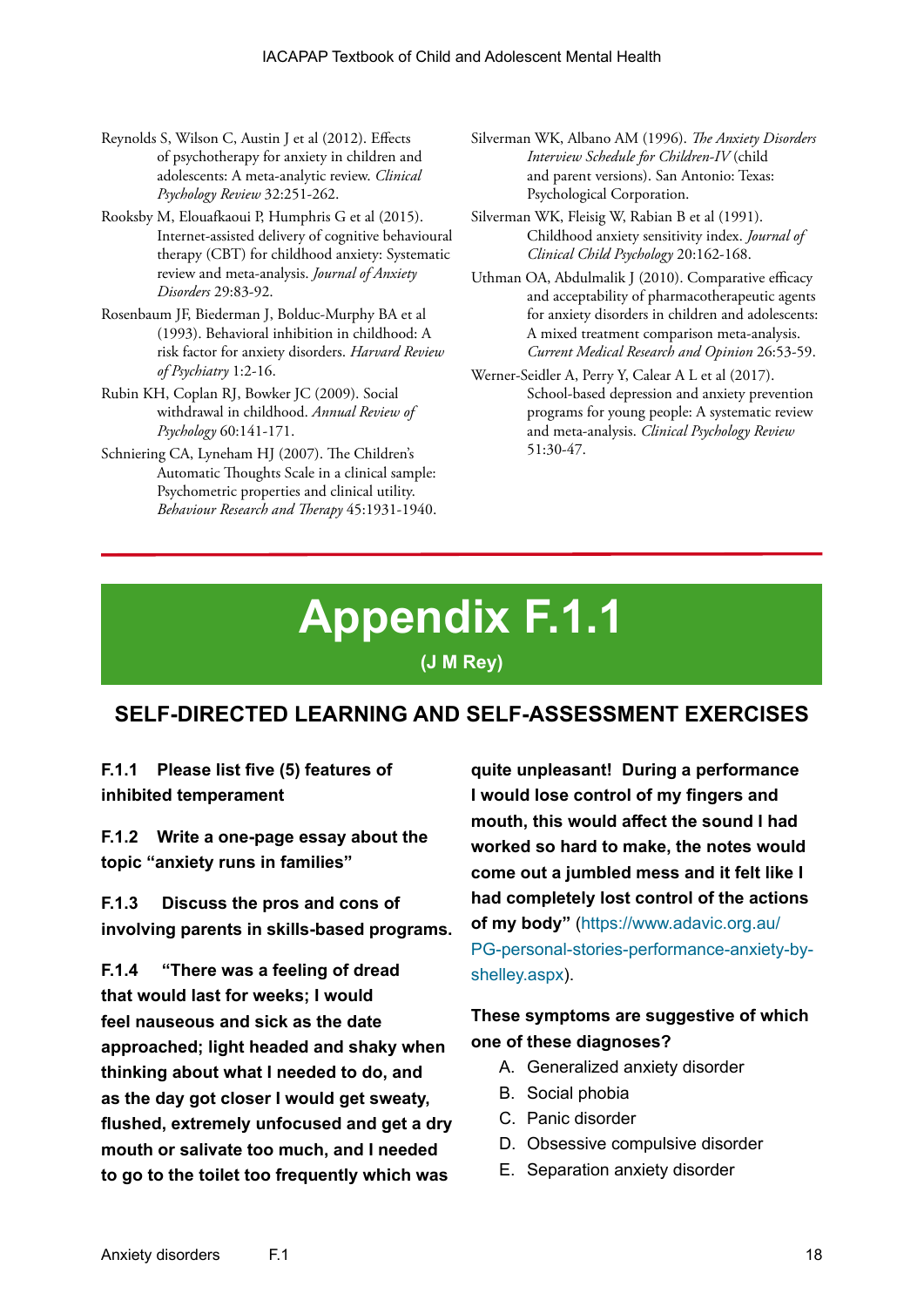# **F.1.5 Physical symptoms which tend to occur when separation is anticipated (e.g., vomiting, diarrhoea, stomach ache) are more commonly seen in:**

- A. Generalized anxiety disorder
- B. Social phobia
- C. Panic disorder
- D. Obsessive compulsive disorder
- E. Separation anxiety disorder

# **F.1.6 When compared with other anxious children, those with social phobia are specifically more likely to:**

- A. Repeatedly seek reassurance from parents about fears
- B. Worry too much about family finances
- C. Worry about others thinking they are unattractive, stupid, unpleasant, or odd
- D. Avoid public transport, enclosed spaces, cinemas, hairdressers, or heavy traffic
- E. Repeat behaviors again and again

# **F.1.7 While it is often difficult to determine exactly when an anxiety disorder first begins, it is estimated that animal phobias, a type of specific phobia, start on average around what age:**

- A. 6-7 years
- B. 8-9 years
- C. 10-11 years
- D. 12-13 years
- E. 14-15 years

# **F.1.8 Pharmacological (SSRIs) treatment for anxiety disorders is typically indicated:**

- A. As a first line treatment
- B. When patient does not improve with CBT
- C. In older children
- D. When there is comorbidity
- E. Never for these anxiety disorders

**F.1.9 "One day a friend at school told me that the Black Hole was coming to earth. At first, I just shrugged this off, however later when I was alone, thoughts of this would start to take over my mind. Even though my Mum discussed all my fears with me, assuring me that these things were untrue, it still did not stop me from fearing the worst to the point I was starting to see it in the sky. Well I thought I did. It was a cloud shaped as the Black Hole. It was when I was having a simple hair cut that I began to realize something was really not right. My Mum was cutting my fringe when my eyesight went blurry, my heart began to pound in my chest, I couldn't breathe. My hearing was fading and I couldn't think properly. Mum took me to bed and gave me a healthy muesli bar. Mum thought my sugar levels were low. They were perfectly fine, but I wasn't."** [\(https://www.adavic.org.](https://www.adavic.org.au/PG-personal-stories-the-tale-of-an-eleven-year-old-when-my-panic-attacks-became-reality.aspx) [au/PG-personal-stories-the-tale-of-an-eleven](https://www.adavic.org.au/PG-personal-stories-the-tale-of-an-eleven-year-old-when-my-panic-attacks-became-reality.aspx)[year-old-when-my-panic-attacks-became](https://www.adavic.org.au/PG-personal-stories-the-tale-of-an-eleven-year-old-when-my-panic-attacks-became-reality.aspx)[reality.aspx](https://www.adavic.org.au/PG-personal-stories-the-tale-of-an-eleven-year-old-when-my-panic-attacks-became-reality.aspx))

## **These symptoms are suggestive of which one of these diagnoses?**

- A. Generalized anxiety disorder
- B. Social phobia
- C. Panic disorder
- D. Obsessive compulsive disorder
- E. Separation anxiety disorder